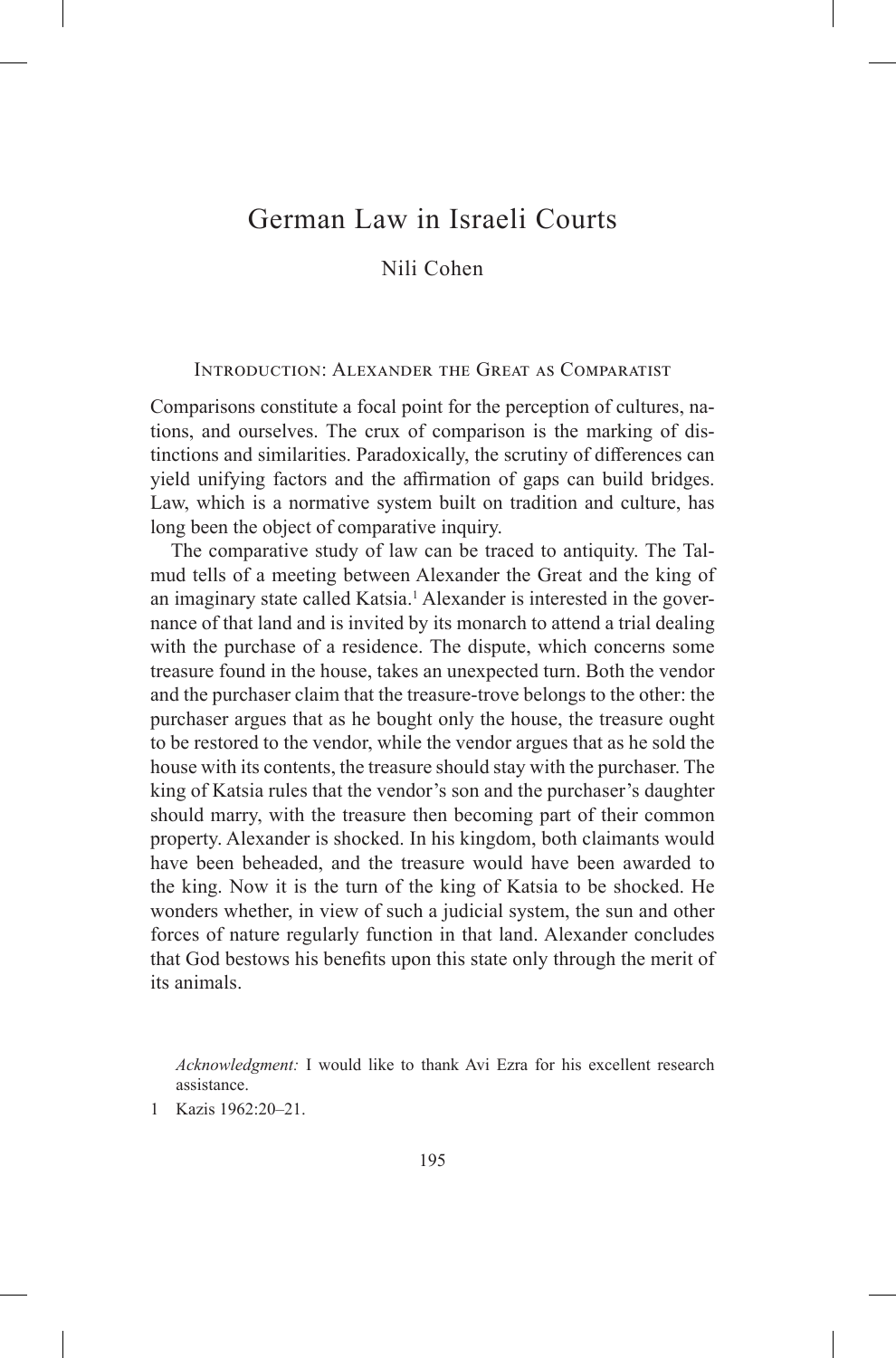The concept of justice in the kingdom of Katsia – the "kingdom of the End of the World"<sup>2</sup> or the "kingdom of Utopia" – is indeed utopian.<sup>3</sup> In a normal country,<sup>4</sup> the purchaser would have litigated not over the right to restore a fortune found at his site but over his right to retain it. The vendor, for his part, would have insisted not upon the duty of the purchaser to keep the treasure but on his own right to get it back. While the purchaser of a table who finds in its drawer a treasure might wish to restore the treasure to the vendor, that each of the two parties to the contract in question insists on restoring the treasure to the other and that they require the assistance of the law to accomplish justice makes this story exceptional. Values and concepts of justice are decisively relative,5 and relativity is tightly tied to comparison, whereby we position ourselves and our perception in relation to others.

Our talmudic tale tells us that justice is a matter of geography and culture, nicely demonstrating that curiosity about different concepts of law and justice has been around since the dawn of humanity. We also learn that the perspective of an "other" can help us perceive a given situation in a new light. Bearing this in mind, we move away from the talmudic era and turn to more modern considerations of comparative law.

First and foremost, comparative law has developed as a functional vehicle. For hundreds of years, colonial rulers imposed their laws on colonies and local decision makers were supported and inspired by foreign solutions. The functional element in comparative law is still operative. In the global village linked by communication, commerce, and politics, judges and legislators make use of legal solutions originating elsewhere to solve local problems.<sup>6</sup>

Alongside the functional role of comparative law, recent years have witnessed a dramatic development in comparative law as a discipline.<sup>7</sup> Pertinent questions of methodology have been raised relating to the defi-

- 2 Hebrew *kets*, from which the name "Katsia" might be derived, means "end."
- 3 Almog 2001.
- 4 In which we can assume rational behavior of agents: Zamir and Medina 2010:11–40.
- 5 Northrop 1960.
- 6 Zweigert and Kötz 1998:13–31 (on the functions and aims of comparative law); Watson 1993:16–19 (on the virtues of comparative law).
- 7 Siems 2014; Samuel 2014.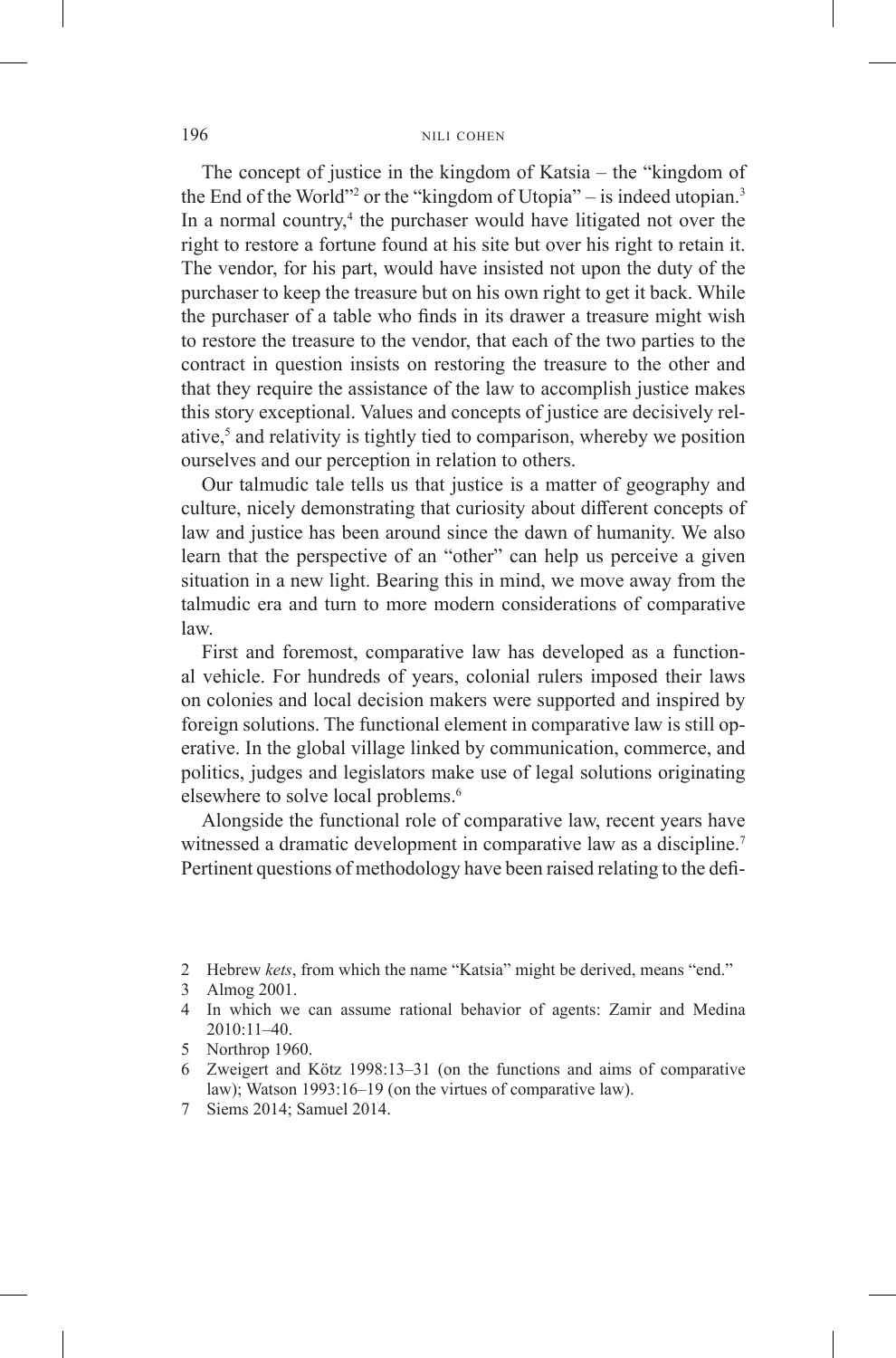nition of law and to that of comparisons.<sup>8</sup> Methodology is thus deeply entwined with general issues of gaining knowledge (epistemology).

# Israeli Law as a Laboratory of Comparative Law

Israel, a nation of immigrants situated at the center of plural cultural intersections, was exposed from its inception to a variety of cultures, including legal ones. In the Diaspora, Jews are subject to two legal regimes: Jewish law and the law that prevails in their place of residence.<sup>9</sup> The relations between faith and the law of the host nation has long been a preoccupation of Jews. In the State of Israel, which incorporated Jewish law into its national law, a different conflict has emerged. Here, the struggle involves questions of freedom of religion, freedom from religion, $10$  and identifying who is a Jew for the purpose of the Law of Return.11

The legal map of Israel was not drawn up with the declaration of the State in 1948. Israel's legal norms built up gradually, following its historical path over the past 3000 years. Such a legal patchwork makes Israel an ideal living laboratory for comparatists, for it has borrowed from different legal systems and also from the talmudic tradition. A brief review of the three historical layers of Israeli law may serve to clarify this point.<sup>12</sup>

### **The Ottoman period**

The Land of Israel was under the rule of the Ottoman Empire from 1516 to 1917. During this period, the applicable Ottoman law was based on several systems. Most notable among these was Moslem law, but from the nineteenth century onward Ottoman law began to show a strong orientation towards the French legal system. Nonetheless, matters of personal status were decided in accordance with religious law, which in the case of Jews was rabbinic law, and in the case of Muslims, Islamic law.<sup>13</sup>

- 9 Novak 2000:1061; Englard 1987:187–188.
- 10 Novak 2000; Lapidoth 1998; Englard 1987 and 1968; Rubinstein 1967.
- 11 Law of Return, 5710/1950, 4 LSI 114 (1950) (Isr.). The major conflict stems from the non-recognition of civil marriage in Israel: Bystrov 2012; Novak 2000; Naamani 1963.
- 12 For the different layers and their absorption into Israeli Law: Friedmann 1975. See also Shachar 1995:1–6.
- 13 Friedmann 1975:6–19.

<sup>8</sup> Zweigert and Kötz 1998:33–47.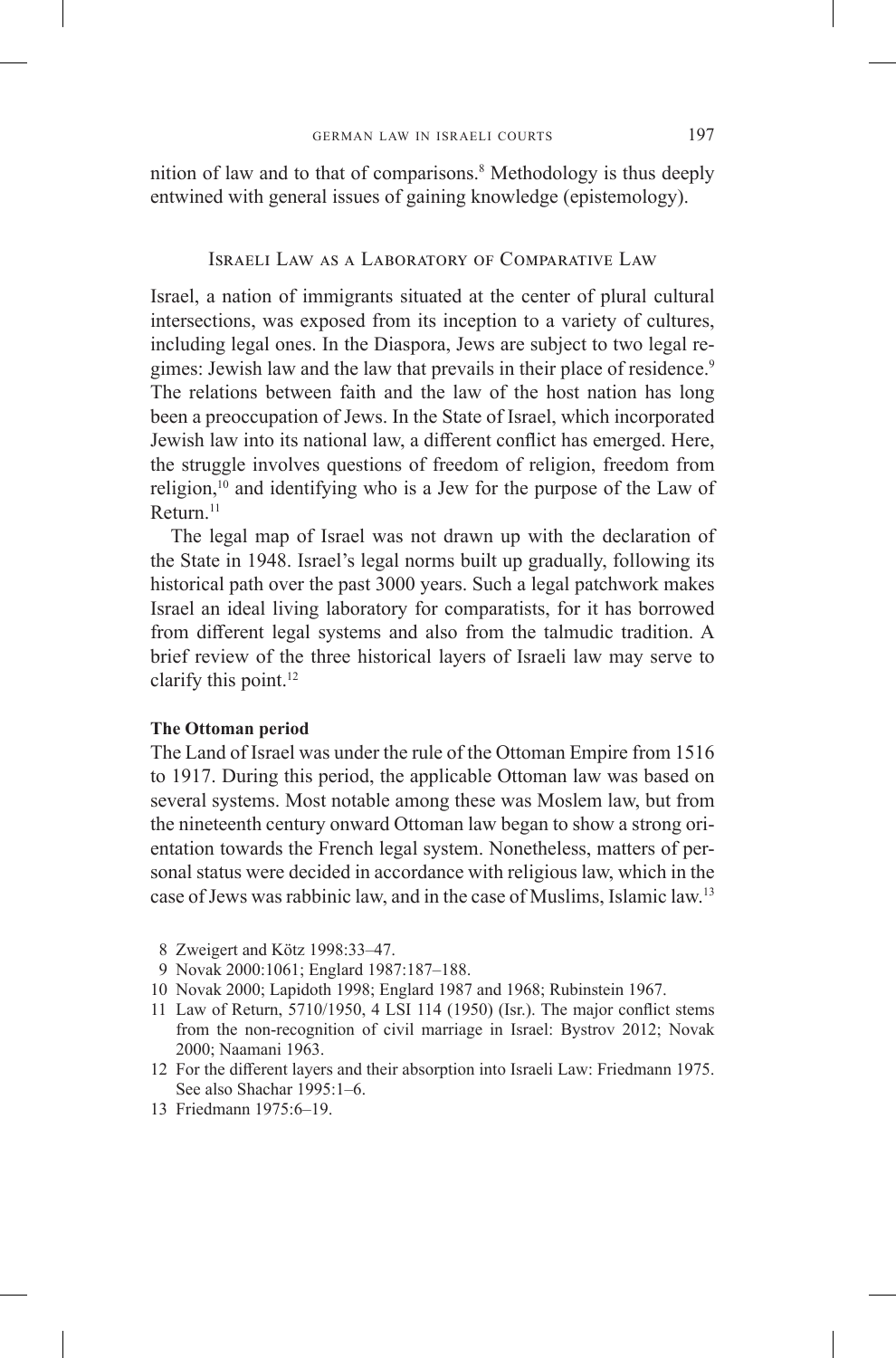# **The British period**

The Land of Israel was under British rule from 1917 to 1948 and, between 1922 and 1947, under a British Mandate. The British rulers kept Turkish law in force but declared that in a case of lacuna, resort should be made to English common law.<sup>14</sup> In practice, English law gradually replaced Turkish law as the prevailing legal system. The field of personal status, however, did not change: religious law remained applicable.<sup>15</sup> The effect of English law was striking, leaving an impact that can be felt to this day.

## **The State of Israel (since 1948)**

The basic principle upon the establishment of the State was to continue to apply the law that was hitherto in force.<sup>16</sup> Thus, English law remained the main source of Israeli law, and religious law remained in force in matters of personal status. This reflected the position of Israeli law from 1948 to 1970. During these years, which may be regarded as the first era of Israeli law in the independent State of Israel, the impact of English law was still palpable.<sup>17</sup> In the second era, however, which began in the early 1970s,<sup>18</sup> the Israeli Parliament, the Knesset, began to initiate legislation,<sup>19</sup> mainly in private and commercial law, which to a great extent was inspired by continental law.20

Israeli law, then, is a hybrid system crafted from different sources, namely, Turkish law, rabbinic law, English law, continental law, and laws enacted by the Knesset.<sup>21</sup>

During the Mandate period, law professors who had been trained in continental Europe needed to re-educate themselves about the prevail-

- 15 Friedmann 1975:20–72.
- 16 Law and Administration Ordinance 5708/1948, 1 LSI 7, § 11 (1948) (Isr.).
- 17 Shalev 1995:112.
- 18 Friedmann 1975:93–123.
- 19 See, e.g., Contracts Law (General Part), 5733/1973, 27 LSI 117 (1973) (Isr.); Contracts Law (Remedies for Breach of Contract), 5731/1970, 25 LSI 11 (1970) (Isr.); Standard Contracts Law, 5743/1982, 37 LSI 6 (1982) (Isr.).
- 20 Cohen 2008b:51, 53; Shalev 1995:114.
- 21 Rivlin 2012. Another source to be mentioned is conventions relating to the unification of private law, such as the Hague Convention relating to the Uniform Law of International Sale. This was adopted in Israel as such, but it also inspired the legislation of the Sale Law, 5728/1968, 22 LSI 107 (1968) (Isr.); Friedmann 1975:99–100.

<sup>14</sup> Rivlin 2012:787–788.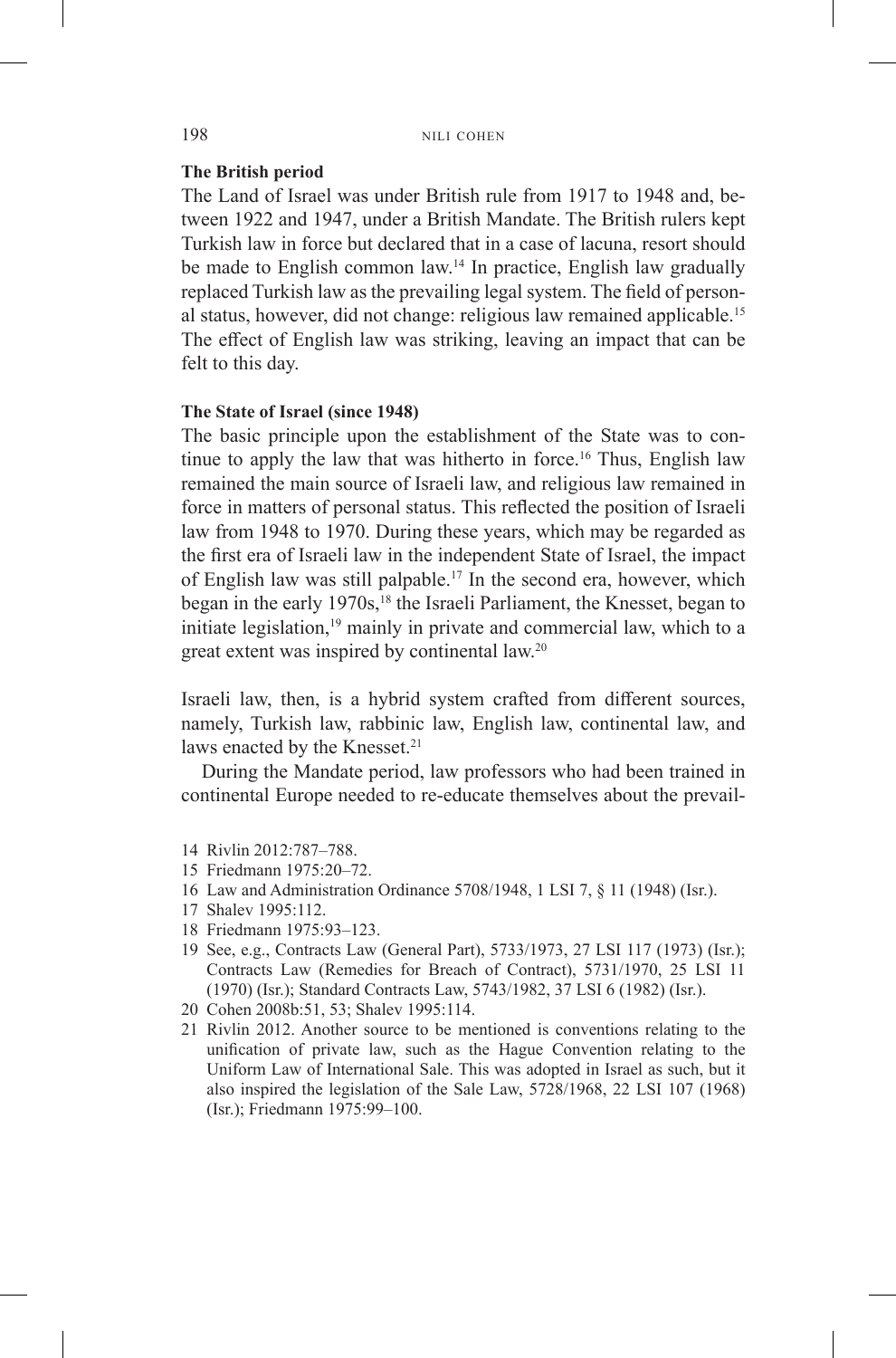ing English system, and thus were exposed to both legal structures. Today, most Israeli legal scholars acquire basic legal training in Israel and complete their advanced studies in the United States. Comparative law, a popular subject in EU member states thanks to the unification process and the consequent structuring of unifying legal tools, is less discussed in North America.<sup>22</sup> Such a training trajectory, which limits access to the continental tradition, has meant that comparative law is not a major part of the contemporary Israeli Faculties of Law curriculum. Because the Israeli system draws upon an array of foreign sources, however, comparative material is continuously infused into Israeli legal training.

Such a range of foreign influences virtually guarantees that a given system will contain contradictory elements, and Israeli law demonstrates this well. For instance, Israeli internal law includes religious law, which reflects patriarchal notions. This raises the dilemma of different values (e.g., freedom of religion versus equality). Thus we witness a conflict between constitutional principles and standing religious<sup>23</sup> law, which is protected from interference by an Israeli Basic Law.<sup>24</sup> Other contradictions stem from the fact that the Israeli system was shaped by two legal cultures, to which I shall now turn.

# Two Major Western Legal Systems

Legal systems can be compared fruitfully from two perspectives: concepts and institutions on the one hand, and specific doctrines on the other. A doctrine is best considered as it functions within the legal system as a whole. In that regard, one ought to examine the manner in which rules are created and prioritized (case law vs. codification); evidentiary and procedural methods of deciphering truth (inquisitorial vs. adversarial); interrelations between institutions (the judiciary and legislative branches); interplay among judges (e.g., the role of binding precedent); and modes of interpretation.

- 22 The pioneering work in this area was von Mehren 1957. Gordley and von Mehren (2006) continued this line of research. The unification process is relevant to the US as well (see, e.g., the Uniform Commercial Code and the Restatements of the law), but it is not coupled with the same cultural and linguistic differences as those applying in Europe.
- 23 Sapir and Statman 2009.
- 24 Basic Law: Human Dignity and Liberty 5752/1992, SH No. 1391, p. 150, § 10 (Isr.). Israel does not have a formal constitution, but human rights are defined as constitutional by virtue of the Basic Law: Human Dignity and Liberty.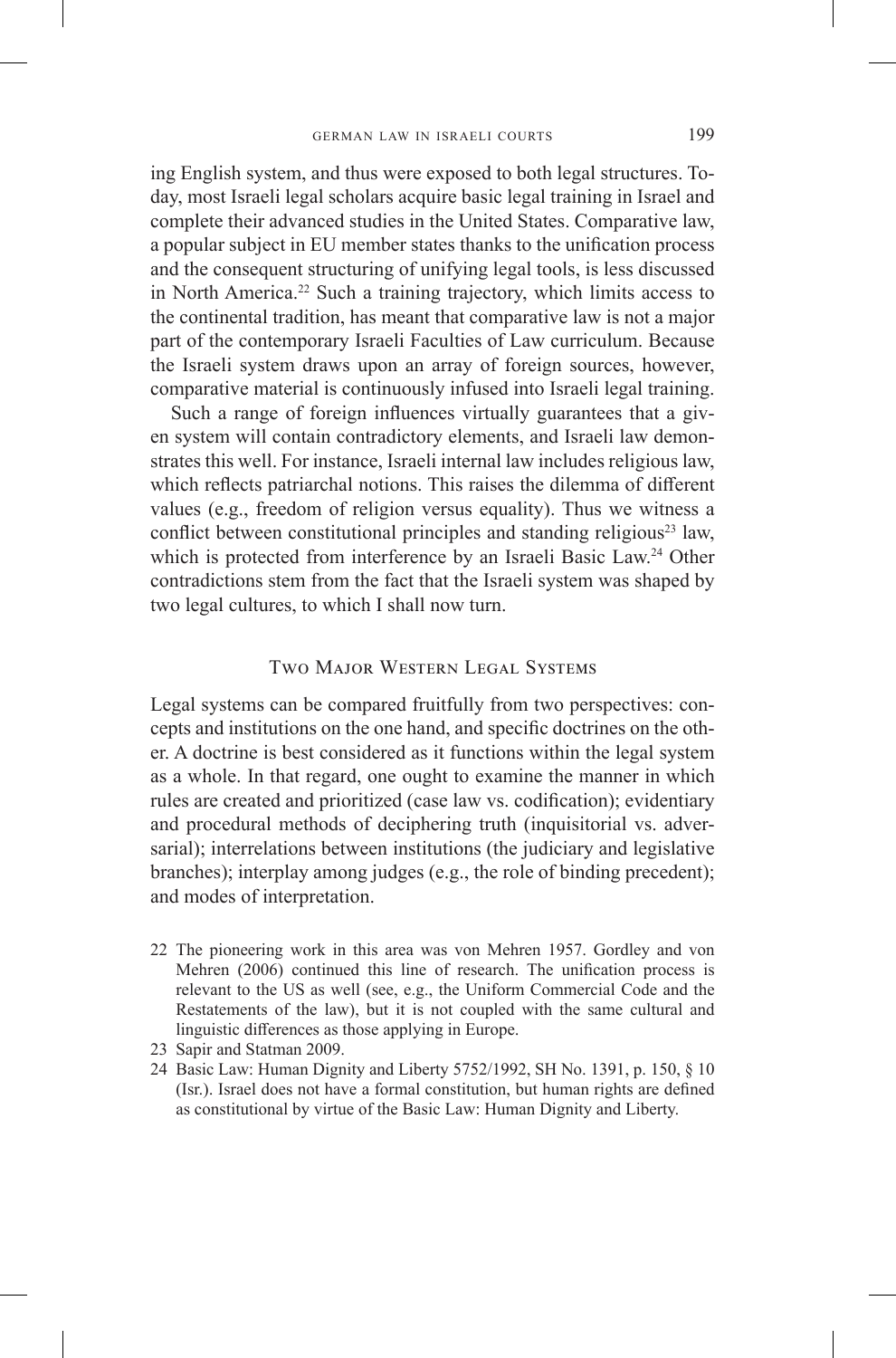Western culture produced two major legal traditions: civil law, the basis of which is Roman law, and common law.25 Continental Europe is the cradle of the civil law tradition, $26$  while England is the mother country of the common law.<sup>27</sup> I shall not dwell here on the concept of tradition, which largely concerns the reflection of the continuous past in the present.<sup>28</sup> Rather, I shall simply sketch, briefly and in broad strokes, how these two legal systems diverge.

#### **Institutional legal sources**

The continental system relies heavily on statutory law; the common law system, for its part, consists mainly of laws created by judges. The status of judges in civil law systems is secondary (in several civil law systems, judges' names are not included in the legal reports, and minority opinions are not published).29 In the common law tradition, by contrast, judges occupy an elevated position: their names form an integral part of the court's decision; dissenting opinions are recorded, and courts are sometimes called by the name of the presiding judge (e.g., the Warren Court in the United States Supreme Court).

# **Interpretation**

Continental law attaches much weight to jurisprudence and legal scholarship; common law, by contrast, grants a great deal of importance to case law, by adherence to the principle of precedent, which may be binding on lower courts and sometimes even on the very court that rendered the decision.<sup>30</sup>

- 25 Glenn 2014:116–154, 205–248.
- 26 Merryman and Pérez-Perdomo 2007:6–14; Glenn 2014:121–124.
- 27 Baker 2000; Glenn 2014:205–215.
- 28 Glenn 2014:1–26.
- 29 Merryman and Pérez-Perdomo 2007:34–38.
- 30 In England, the *ratio decidendi* of the decisions of the House of Lords (now the Supreme Court) and those of the Court of Appeal is binding on the lower courts. The Court of Appeal is bound by its own decisions. The House of Lords used to be bound by its own decisions: *London Tramways Co. v. London County Council* [1898] AC 375; Dworkin 1962. Since the House of Lords Practice Statement (Judicial Precedent) [1966] 1 WLR 1234, this is no longer the case; Maher and Litt 1981.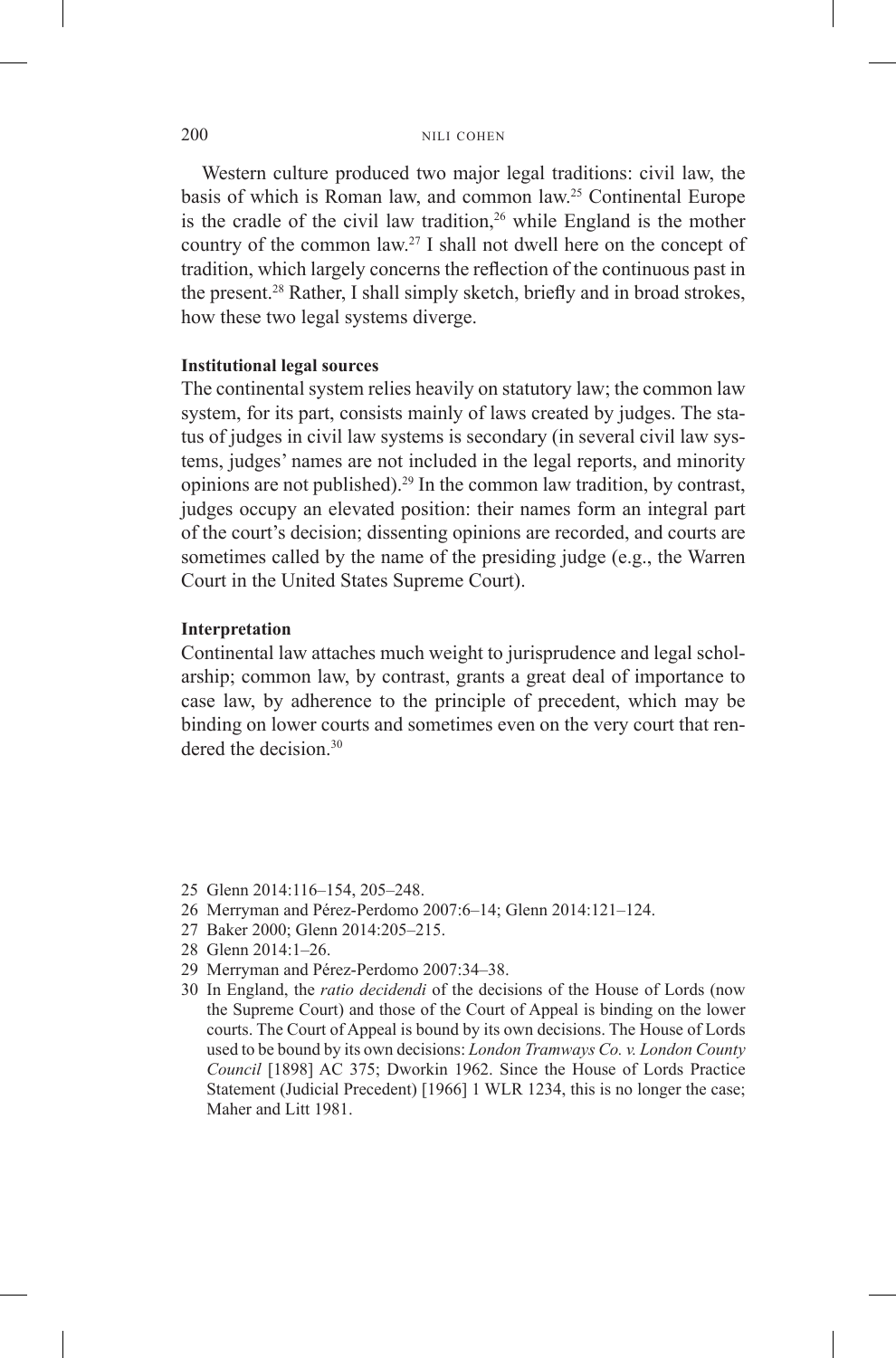# **General setup**

The continental system is built upon codes, namely, statutory law, made up of principles and rules set out in an orderly fashion. As against this, common law is casuistic and inductive.31

Across societies, these differences remain real, although some of their sharpness has faded. We find "continental" attributes in common law as well as "common law" attributes in continental systems. Furthermore, the creation of the European Union called for the formulating of overarching principles that apply to all member states, and it has been argued that the principle of binding precedent has been implicitly implanted into the jurisdiction of the European Courts.32 In the sphere of private law, one finds common binding directives. Moreover, with regard to the substantive contents of the rules, the numerous working groups on European private law, for example,  $33$  reflect the understanding that even in the presence of structural differences among systems, their substantive similarities are strong enough to allow for a unified European law.<sup>34</sup> Moreover, countering the casuistic tradition, one can find today in UK scholarship discussions on "abstract" notions such as obligations and legal acts.35

Nonetheless, the basic differences between continental and common law remain. We can say that the legal history of Israel has yielded a "mixed system,"<sup>36</sup> featuring hybrid traits and a strong inclination towards common law culture. With that in mind, let us examine the fate of German law in Israeli courts across our period of concern.

31 There is a vast literature on the distinctions between common law and civil law. See, e.g., von Mehren and Gordley 1977; Zweigert and Kötz 1998; and Rogowski 1996, which includes a collection of essays on the subject.

33 The main projects are: UNIDROIT 1994 (UNIDROIT Principles of International Commercial Contracts); Lando and Beale 2000 (The Lando Commission's Principles of European Contract Law: PECL); von Bar et al. 2009 (The Draft Common Frame of Reference [DCFR]; see Zimmermann 2012); Schulze and Stuyck 2011 (The European Commission on an Optional Instrument on European Contract Law: FS EC). See also Jansen 2013:496–500; Zimmermann 2006; Kötz 1996.

<sup>32</sup> Civitarese 2015; McAuliffe 2013.

<sup>34</sup> See Zimmermann 1995; Weyers 1997; Basedow 1998; Hartkamp et al. 1998.

<sup>35</sup> Tettenborn 1984; Getzler 1997; Ibbetson 1999. See also Burrows 2013.

<sup>36</sup> Cohen 2001.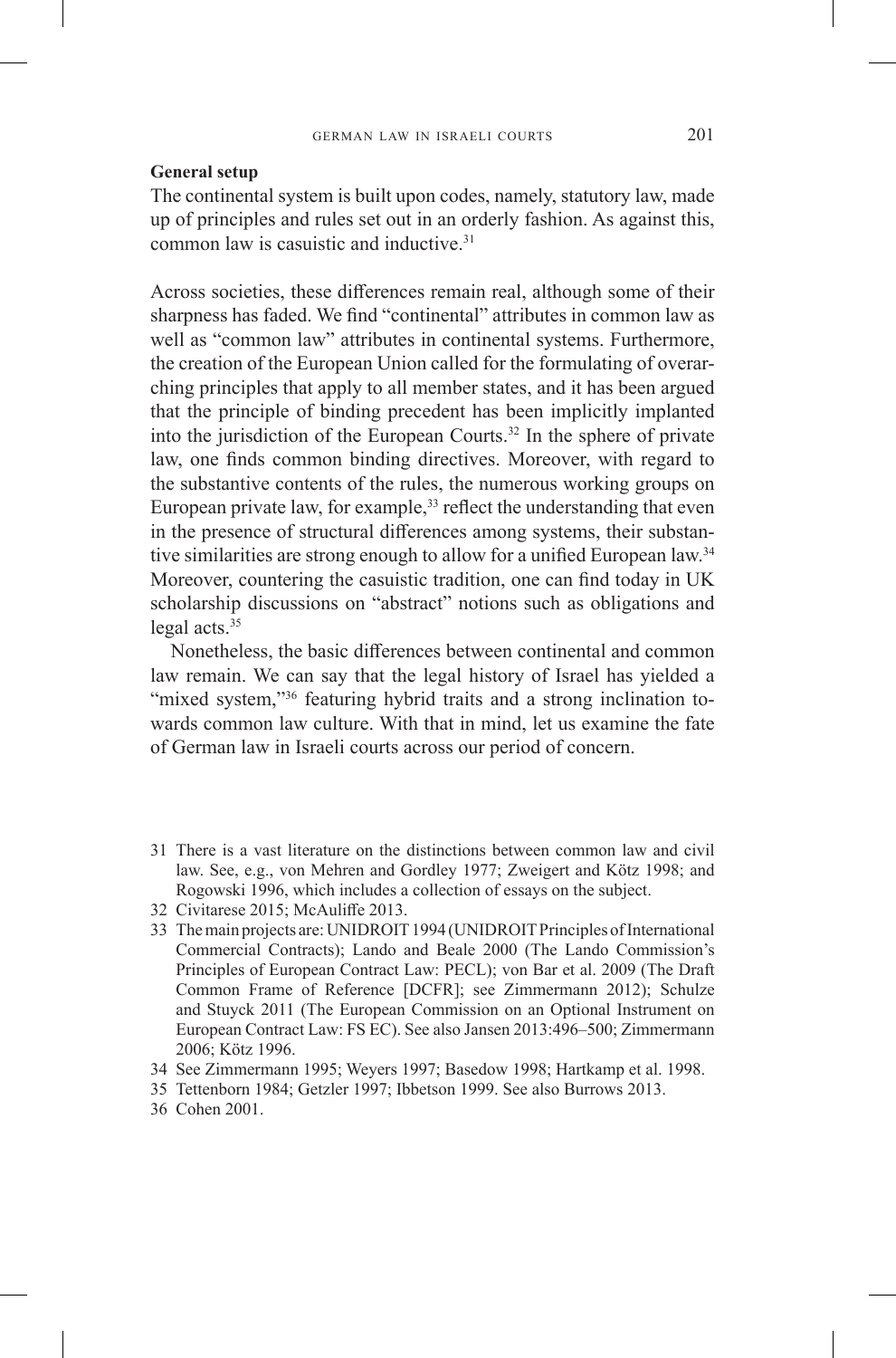# German Law in Israeli Courts

As noted above, many justices in the nascent State of Israel were educated abroad. Their consequent familiarity with foreign legal systems made them natural comparatists.<sup>37</sup> Many of these jurists had had a continental legal education, or had at least some contact with the German culture, so borrowing from the civil law tradition in a system oriented towards common law came quite easily to them.

Israeli law moved gradually towards continental law, just as it moved gradually towards German rules and concepts. While investigating the impact of German-born justices on Israeli jurisprudence, Salzberger and Oz-Salzberger conducted a statistical survey on German references in Israeli Supreme Court decisions.<sup>38</sup> Only a handful of references to German legal material was found in the period up to the  $1970s$ ,<sup>39</sup> some of which were accompanied by apologies that such reference was made at all. $40$ 

These findings are in line with an empirical survey of overall references made at the Israeli Supreme Court. The number of references to continental law has been minimal, totaling around 0.5% per year of all Court references. The majority of these pertain to internal and common law (about 20% of the total annual references). Moreover, in the first decades of the State of Israel, when the presence of German-born justices was quite notable, the number of German references was higher but never rose above  $2\%$  of the annual total.<sup>41</sup> In the following years (not included in the survey), a normalization process occurred whereby German sources were referred to as a matter of course and scores

- 37 Markesinis and Fedtke 2005 (advocating the use of comparative law as an adjudicative tool and describing the process American justices underwent, from local to foreign inspiration).
- 38 Salzberger and Oz-Salzberger 1998.
- 39 *Ibid.* The authors found fifty-five references to German sources.
- 40 E.g., CA 815/77 *Levinson-Stein v. The Legal Authority to Enforce the Victim of Nazi Prosecution Act*, 32(3) PD 269, 275 (1978) (Isr.).
- 41 Shachar, Harris, and Gross 1996:151–154. See also the following continuing surveys: Shachar 2008, which refers to the years 1995–2004 and verifies the conclusions of the first article, relying on a limited number of cases; Gross 2010, which relates to all published cases and shows a decline in references to common law sources, and a small decline also in references to continental law (*ibid.*:314).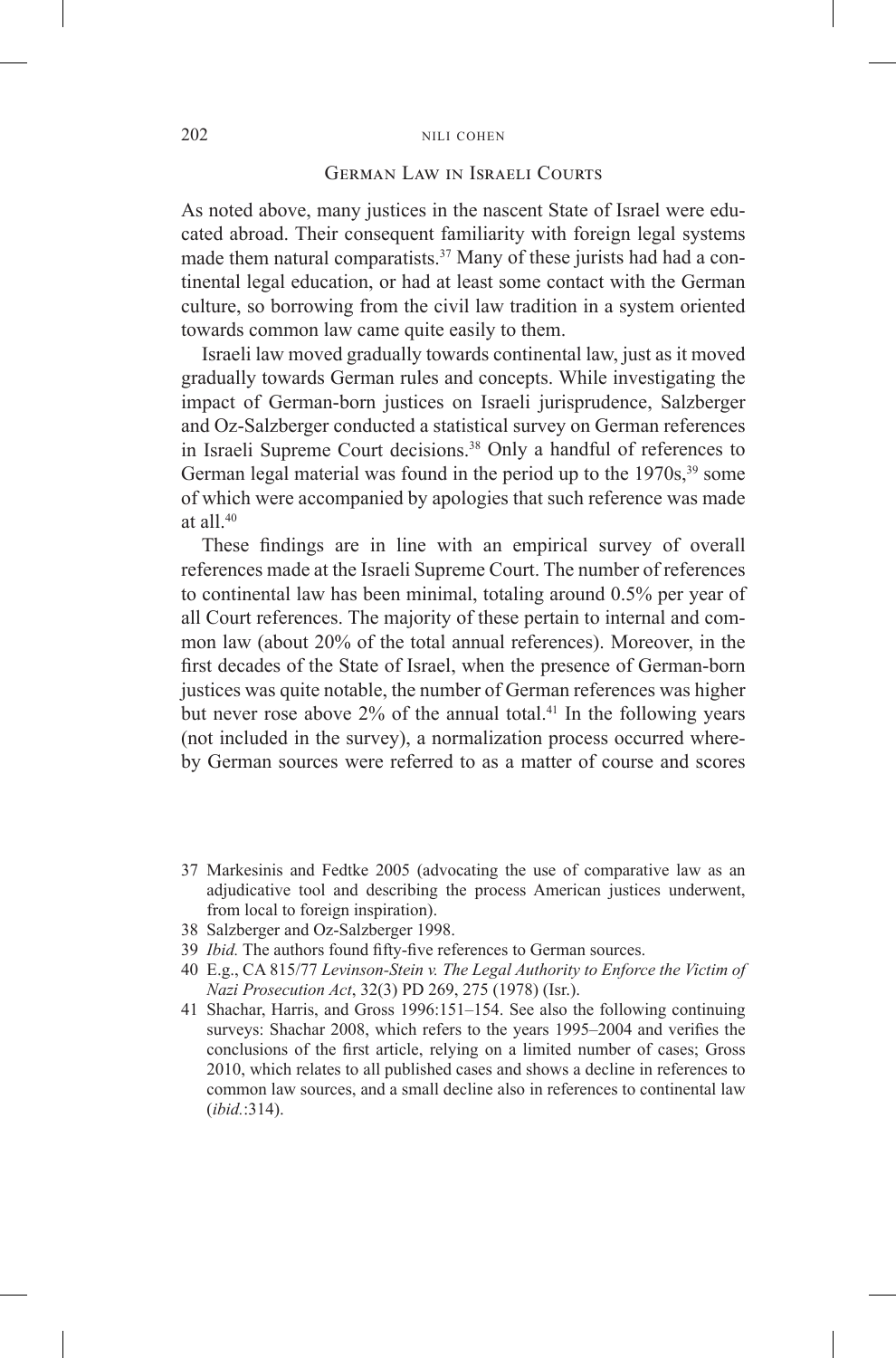of German cases were cited by the Supreme Court in nearly all disciplines.<sup>42</sup>

This trend has been strengthened by the German background of some of Israel's leading jurists and by the establishment of strong academic relations between Israel and Germany. From the vantage point of private law, it culminated in the Codification Project, begun in 1984 and yielding numerous statutes and a Bill in  $2011<sup>43</sup>$  covering – following civil law codes – almost the whole range of private law.

Professor Uri Yadin, head of the legislative department at the Ministry of Justice, initiated the Codification Project. Born and educated in Germany, Yadin sought to pave a new path in the legislative orientation of Israeli private law. Yadin presented his ideas as originating in Israeli jurisprudence, but the changes he proposed were conspicuously colored by his German heritage. It has been suggested that Yadin, concerned about reception of notions originating in a legal system with such a threatening historical background, aimed to downplay the German orientation of his innovations.<sup>44</sup>

Since the inception of the Project, tremendous changes have taken place vis-à-vis Germany and Israel. Scientific, political, and economic relations between the two countries have flourished. Israel considers Germany one of its staunchest allies,<sup>45</sup> and German law is cited without a trace of hesitation.

I have a vivid memory of being a student at Tel Aviv University in the early 1970s, when the Max Planck delegation from Hamburg, headed by Professor Konrad Zweigert, arrived. The host was Professor Zeev Zeltner, then the most distinguished law professor at the Tel Aviv University Faculty of Law. Professor Zeltner had acquired his legal education in Germany and was passionate about forging close scientific relations with that country. There were discussions about a code of civil law and there was the decision to establish academic relations and to send undergraduate and doctoral students to Germany. We have been reaping the fruits of those efforts ever since, and when the Codification Bill was published, a conference was held at the Max Planck Institute

<sup>42</sup> Salzberger and Oz-Salzberger 1998:278–279.

<sup>43</sup> Draft Bill for the Civil Code Reform, 5771/2011, HH (Gov.) No. 595, p. 700 (Isr.); Cohen 2008a.

<sup>44</sup> Shachar 1991:537–557; Salzberger and Oz-Salzberger 1998:277–278.

<sup>45</sup> Feldman 1999:338–346.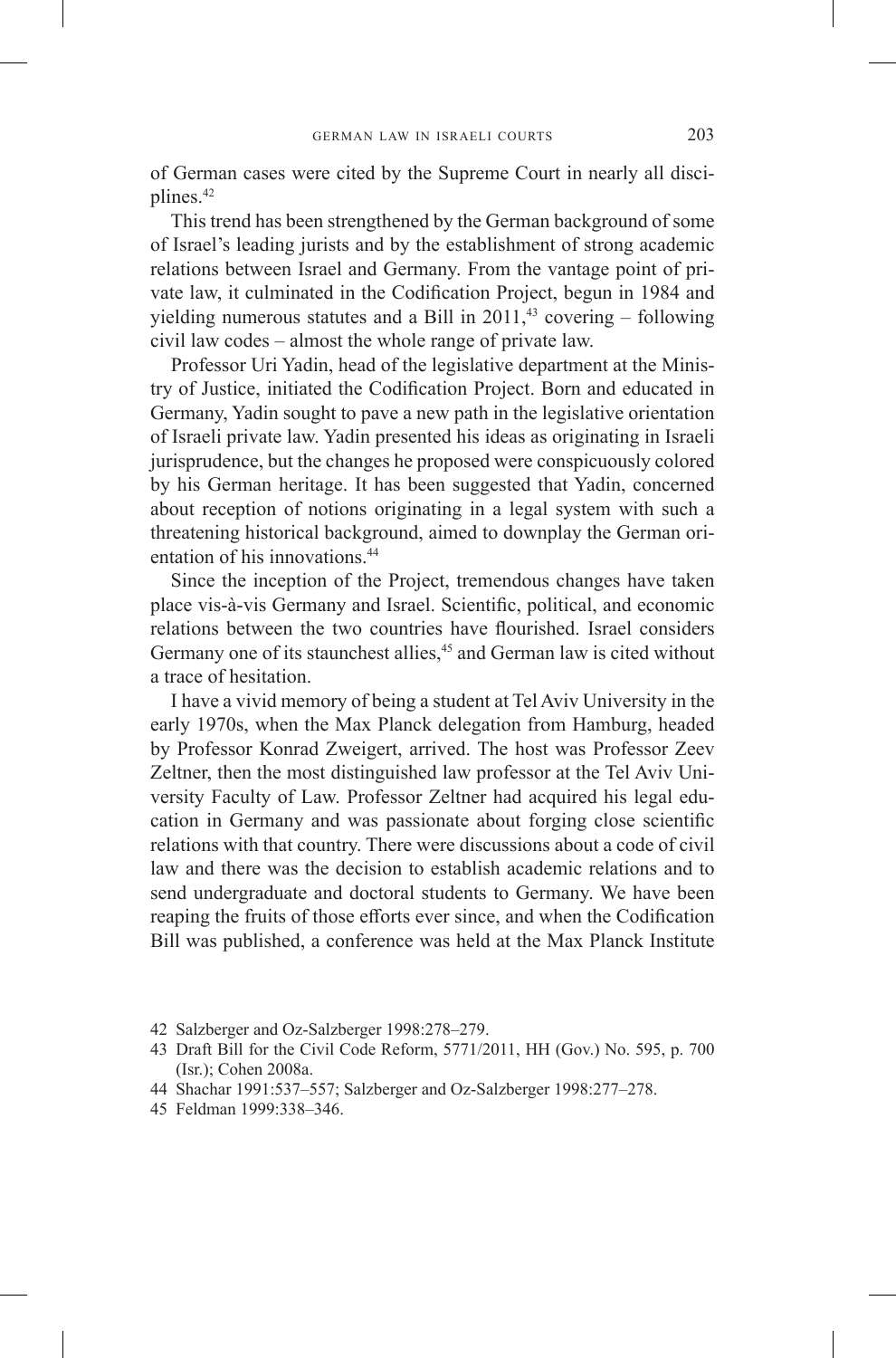in Hamburg in 2007 to mark the occasion, followed by the publication of a book.46

Thus we have witnessed a clear move from the principles and cases of common law and equity to the code-oriented world of German continental law.47 But has this self-referential shift had an effect on the Israeli legal culture?

While Israel has expansive statutory law, it relies heavily on judge-created law. Israel adopted into law in its moderate form the principle of binding precedent, according to which decisions of the Supreme Court are binding on lower courts, but the Supreme Court itself is not bound by its own decisions.<sup>48</sup> Courts do cite scholars, as well as comparative material, but mainly as a source of inspiration. In fact, the judiciary has had a major effect on the development of Israeli private law, and even more so on public law. Hence, if the common law system is characterized by a dominance of judges and the civil law system by a dominance of the legislature, Israel still conforms to the contours of the former. In the view of Daniel Friedmann, this tendency has become more conspicuous since the late 1970s. Until then, the Court was rather restrained and balanced, a "classical court" clearly echoing the European legal training of its judges. The delicate balance between the judicial, legislative, and executive branches was carefully preserved. After the Yom Kippur War in 1973, the loss of power in the executive and legislative branches resulted in a dramatic shift in the Court. From being a balanced partner it became the supreme power, critically active in all governmental and legislative spheres – and in the private domain as well. Thus the shift in doctrinal orientation did not mark a conceptual change. Israeli legal culture has retained its common law orientation, and justices in Israel play a strikingly active role even in comparison to other common law jurisdictions.<sup>49</sup> In this way, the coupling of continental transplant and judicial power gave birth to a unique legal phenomenon: continental doctrines and structure have been employed in such a way as to foster the supremacy of the judiciary. The continental transplant of the doctrine of "good faith," embedded mainly in private law, might serve as an example. Let us consider this doctrine now.

- 46 Siehr and Zimmermann 2008.
- 47 Cohen 2008a.
- 48 Basic Law: The Judiciary 5744/1984, SH No. 2, p. 237, § 20 (Isr.).
- 49 Friedmann 2016:5–47 (classical court period); 51–251 (revolutionary court period); 255–343 (period of partial restraint).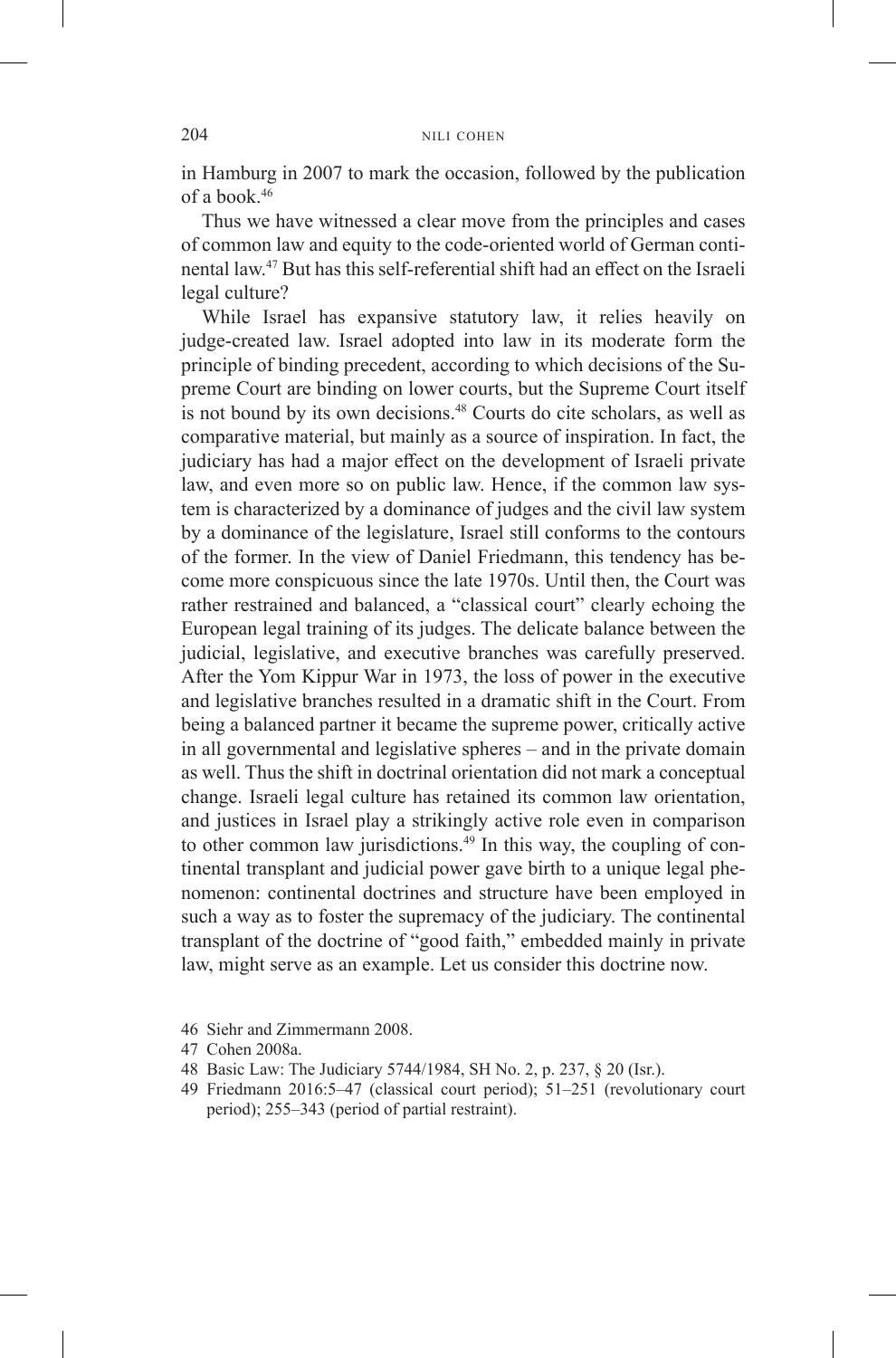#### private law: good faith

#### *Application*

The introduction of the duty of "good faith," in particular in the stages of pre-contractual negotiations, has been regarded as one of the most radical changes made in Israeli contract law, marking perhaps the strongest deviation from English law.

§ 12(a) of the Israeli Contracts Law<sup>50</sup> states: "In negotiating a contract, a person shall act in customary manner and in good faith." The sanction imposed by  $\S$  12(b) for the breach of this duty is monetary: "A party who does not act in customary manner and in good faith shall be liable to pay compensation to the other party for the damage caused to him in consequence of the negotiations or the making of the contract […]."

The wording of § 12 is quite close to the German principle embodied in § 242 of the Bürgerliches Gesetzbuch (BGB). Indeed, scholarly writing in Israel is saturated with references to German law, and Israeli courts have relied extensively on German authorities in shaping its contents. $51$ 

How do English law and German law differ with respect to the principle of good faith? In German law, negotiations impose a positive duty on the contracting parties. Common law, for its part, holds that the area of negotiations is liability-free.<sup>52</sup> Beyond the seemingly neutral and descriptive categories of tradition, style, and culture, it has been claimed that this divergence reflects different political-cultural characteristics. In other words, while common law is said to be based on individualism and self-reliance, civil law is understood to hold solidarity and collaboration as its core values.<sup>53</sup>

The following example may help to demonstrate this point. Parties negotiate a contract in the belief that the final contract will be concluded shortly. One party breaks off the negotiations. No contract has been made, but the other party claims that she relied on a promise by the

52 Cohen 1995:30–32; 2008a:398–400.

<sup>50</sup> Contracts Law (General Part), 5733/1973, 27 LSI 117 (1973) (Isr.).

<sup>51</sup> E.g., CA 230/80 *Pnidar v. Castro*, 35(2) PD 713 (1981) (Isr.), where, following German case law, the duty to act in good faith was imposed on an agent of the party to the contract; FH 7/81 *Pnidar v. Castro*, 37(4) PD 673 (1983) (Isr.).

<sup>53</sup> Sefton-Green 2006; Hesselink 2014.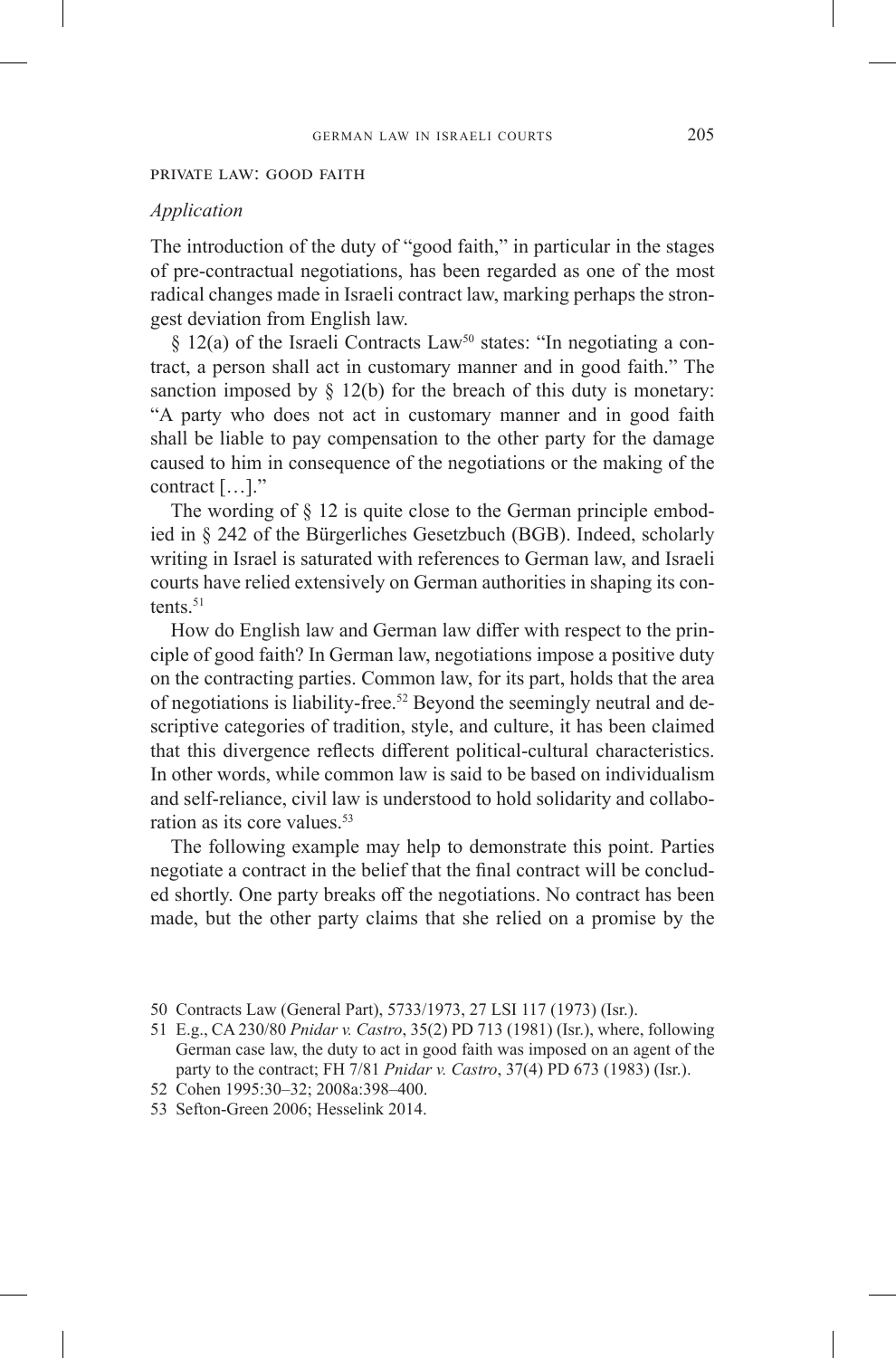retracting party that a contract would eventually be concluded. Does the second party have any cause of action?

In principle, English law would exempt a negotiating party from liability for breaking off negotiations. With some exceptions, $54$  freedom from contract allows a party to retract as long as a contract has not been concluded. Under the continental system, the principle of good faith implies that freedom from contract might be curtailed when negotiations reach an advanced stage and where retraction from negotiations is coupled with fault. In such a case, the party that breaks off negotiations might be subject to liability.

Israeli case law zealously adopted the concept of good faith and broadened the application of  $\S$  12 of the Contracts Law. As already mentioned, under § 12(b) damages provide the sole remedy for breach of the duty of good faith in negotiating a contract. Nevertheless, following German law, the Israeli Supreme Court decided that in certain cases the sanction for breaking off negotiations could be enforcement of contract, imposing expanded liability on a retracting party and creating a de facto contract.<sup>55</sup> This was subsequently applied even in cases where German law would have denied such liability.<sup>56</sup> One could say that the transplant of the duty of good faith proved to be of greater vitality in the transplanted body than in the body of the donor. But was there a price to be paid for the operation?

# *A Toll for Expanded Liability*

As an open standard, the good faith principle is flexible and dependent upon judges' discretion. Good faith occasionally clashes with formal rules imposed by law (e.g., formal requirement of written document).<sup>57</sup> Such conflict reveals the advantages and disadvantages of rules versus standards.<sup>58</sup> Rules are more difficult to create than standards and easier

- 56 CA 6370/00 *Kal-Binyan v. A.R.M.*, 56(3) PD 289 (2002) (Isr.).
- 57 Sussman 1976:29; Peel 2011:192, 198.
- 58 Schlag 1986.

<sup>54</sup> Through the principle of promissory estoppel: Cohen 1998; Baker and Langan 1990:570–573; Peel 2011:109–130.

<sup>55</sup> CA 829/80 *Shikun Ovdim v. Zepnik*, 37(1) PD 579 (1983) (Isr.); Cohen 2008a:402.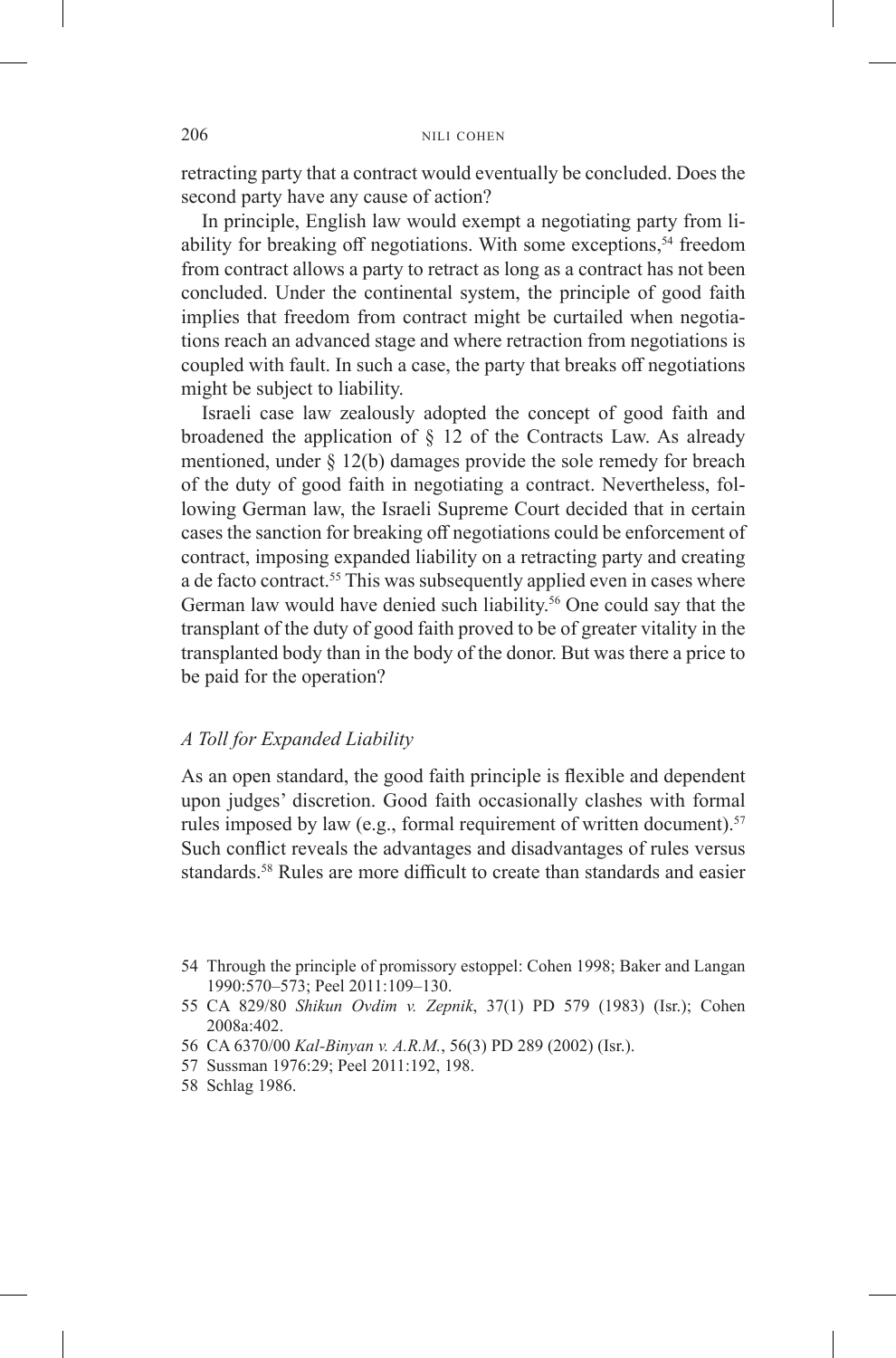to apply. While rules might be under-inclusive or over-inclusive, they are easy to predict. Standards frequently serve as a corrective to over- or under-inclusiveness, but their application is difficult to predict. Standards give ample discretion to the court, thus creating the potential for uneven application. They enlarge the grey area of uncertainty and may encourage non-compliance with the rules: just as rules create expectations regarding their application, so does deviation create expectations regarding exceptions. Standards create uncertainty both on the part of the judiciary and on that of the contracting parties, thus encouraging litigation.

The issue of applying the court's discretion is not limited to private law. We find its more acute application in public law, where it is reflected in the delineation of powers between the judiciary on the one hand and the legislative and executive branches on the other.<sup>59</sup> The neutral terminology of rules versus standards can be translated into a clash between conservatism and liberalism; archaism and modernity; deregulation and regulation. $60$  The same ideology, however, is also embedded within the sphere of private law: free market or welfare state, individualism or collectivism. This plurality of values is well reflected in the decisions of the Israeli Supreme Court.

A comparative study of the application of the standard of good faith shows that Israeli case law (along with that of the Netherlands) is the most revolutionary among European nations.<sup>61</sup> The blessing here is obvious: the Israeli judicial system strives to enhance the standard of moral behavior in the contractual, commercial arena. The sweeping desire to raise moral standards, however, comes at a price. To the uncertainty as to whether a contract has been created at all, another uncertainty has been added, namely, whether, even in the absence of a contract, breaking off negotiations involves a breach of the duty of good faith, and if so, what is the proper remedy. Consequently, almost any negotiation is susceptible to future litigation, the results of which are hardly predictable.62

- 59 Raban 2014:364–389. 60 *Ibid.* 61 Cohen 2008a:402–428.
- 62 *Ibid.*:428–430.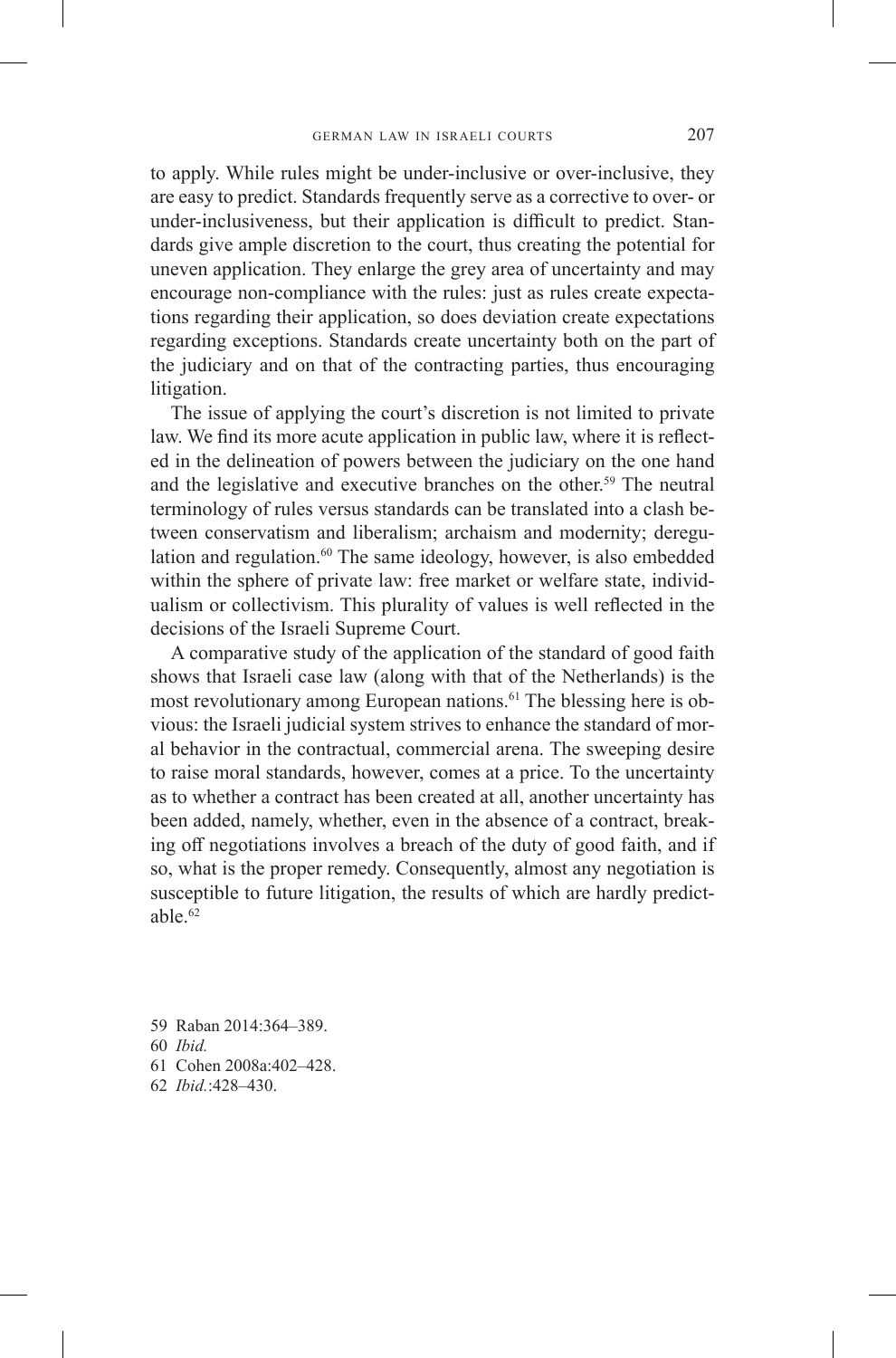### public law

#### *General Remarks*

The German origin of the principle of good faith made it rather natural during the 1970s for Israeli courts to receive interpretational inspiration from German law. The seminal cases dealing with the duty of good faith relied primarily on German sources. The impact in that regard far exceeds the dry statistics recording reference made to German law. We ought to bear in mind that the public was receptive to such a move at that time. When we revisit the first decades after the establishment of the State of Israel and consider public law, we see a different picture. In Israeli public law specifically, the principles of constitutional law and administrative law were shaped along common law lines.

Nevertheless, the concept of good faith was also adopted in public law and applied even more broadly than in private law, although this was often done without expressly referring to this concept. Thus, in the case of *Peretz v. Kfar Shmaryahu Local Authority*, a petition was submitted against a local government that refused to rent a public hall to residents of the town who wished to hold Reform Jewish services there.63 The Supreme Court ruled that a public authority could not act prejudicially against a particular group, even though the hall was its "private" property. Since the town government rented the hall out to a variety of organizations, the court found that its refusal to do the same in the case of the Reform community constituted unjustified discrimination. Justice Sussman reasoned that a private person can allow one person to use his property while preventing another from doing so, but a public authority is not free to act arbitrarily even with regard to its private property. Notably, the term "good faith" was not used in this context. Sussman based his reasoning on the idea that the public authority holds its property as a trustee of the public. Yet it is hard to escape the conclusion that a duty of good faith was actually imposed on the public authority. Indeed, in other cases it was explicitly stated that public authorities are bound to use their power and property in good faith vis-à-vis citizens.<sup>64</sup>

<sup>63</sup> HCJ 262/62 *Peretz v. The Chairman of the Local Council & Population of Kfar Shmaryahu*, 16 PD 2101 )1962((Isr.); Friedmann 2016:21-22.

<sup>64</sup> E.g., HCJ 376/81 *Lugassi v. Minister of Communication*, 36(2) PD 449 (1981) (Isr.); HCJ 164/97 *Conterm Ltd. v. Ministry of Finance, Customs and Excise Division*, 52(1) PD 289 (1998) (Isr.).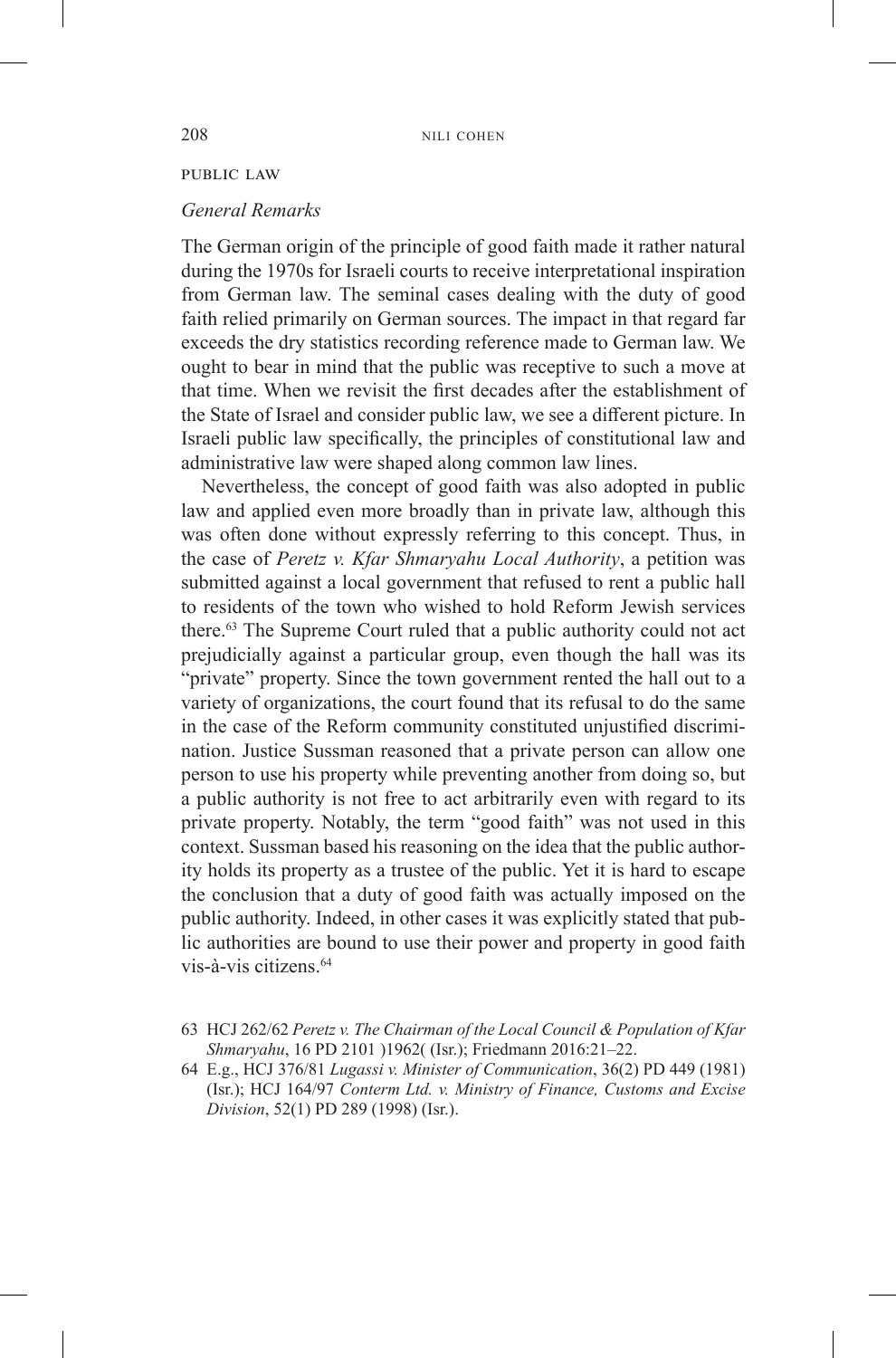Another reference to German developments occurred in a completely different context. This time, the reference was not to German law or legal concepts but to the political history of Germany. In the early years of the State, the Israeli parliament enacted several statutes dealing with its legislative and executive branches. One of the main statutes regulated elections to the parliament (Knesset). In the 1970s, a seemingly explicit empowerment enabled the Israeli courts to be inspired by German sources in the sphere of private law. No such empowerment, however, was made with regard to public law and constitutional principles. Additionally, Germany has been a highly contested topic in Israel. In the 1950s, fierce political debate raged in Israel as to whether or not the victims of the Holocaust, their families, and the State of Israel as the representative of the Jewish people ought to accept monetary compensation from the German government. The 1960s saw Israel immersed in another political debate regarding the establishment of diplomatic relations with Germany. An action filed to the Supreme Court sitting as the High Court of Justice against the induction of the first German ambassador to Israel was dismissed in a brief judgment stating clearly that this was not a justiciable matter.<sup>65</sup> The first German ambassador to Israel, Rolf Pauls, began his service in 1965. Nearly simultaneously, a seminal constitutional case – *Yeredor* – was tried at the Supreme Court in the political context of election to the Knesset and freedom of expression in the political arena.<sup>66</sup> Making a historical reference to German history and German constitutional law, a majority of judges decided to limit both the political right to be elected and the freedom of political speech.

Fifty years have since elapsed. German relations with Israel have advanced in every respect. Another case of freedom of expression – *Ploni v. Plonit* (Anonymous [m.] v. Anonymous [f.]) – came through the doors of the Israeli Supreme Court, this time in a private context, where the conflicting values revolved around artistic freedom and privacy. The Court made a strong reference to German law, finding it preferable to American case law, and, following in its footsteps, decided

- 65 HC 186/65 *Reiner v. Prime Minister*, 19(2) PD 485 (1965) (Isr.); Friedmann 2016:314.
- 66 ElecA 1/65 *Yeredor v. The Chairman of the Central 6th Knesset Elections Committee*, 19(3) PD 365 (1965) (Isr.) (henceforth: *Yeredor*); Friedmann 2016:24; Salzberger and Oz-Salzberger 1998:279–283 (the writers argue that the *Yeredor* case signifies the influence of the German legal legacy on the Israeli judiciary in the sampled years).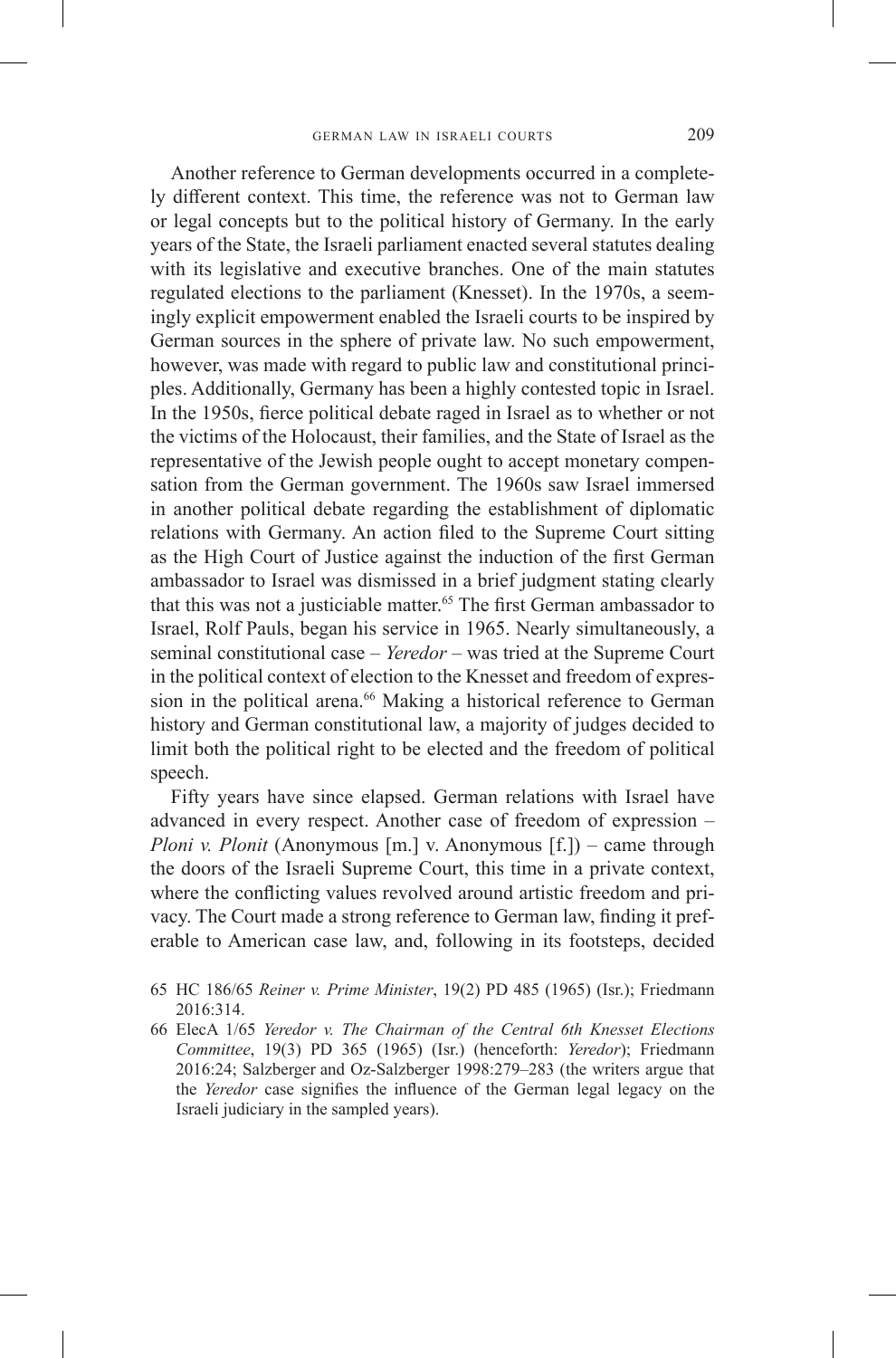that artistic expression and freedom of expression must give way to the right of privacy.<sup>67</sup> This time around, the reception of German law was quite natural. In the case of *Yeredor*, the court used German postwar legal doctrines, following the disastrous outcome of the freedom of action and expression prevailing during the 1930s in Germany, in order to limit freedom of expression. In the case of *Ploni* as well, the Israeli court made use of German law as a tool to limit freedom of expression. In both cases, the German approach was deemed preferable to the American one, which regards freedom of expression as a sacred, almost unlimited principle. At this point, I shall consider these two cases in some depth.

# *Political Freedom and Defensive Democracy*

The *Yeredor* case, which took place in the 1960s, raised the following question: could an Arab slate participate in the election to the Knesset despite the fact that its initiators rejected Israel's territorial integrity and very right to exist? The Elections Committee, headed by Moshe Landau, a Supreme Court Justice and later president of the Israeli Supreme Court, who was born in 1912 in Danzig, then under German control, disqualified the Socialist List. As grounds for the disqualification, the Committee pointed to the above-mentioned views of the slate's initiators. Most of its candidates, the Committee noted, belonged to a group called "al-Ard." During the previous year, that group had been the subject of a case dealing with an application to form an association. In that case, *Jiryis v. Haifa District Commissioner*, Justices Berinson, Witkon, and Landau had found that "[n]o government can be expected, in the name of preserving the freedom of association, to grant its seal of approval to the establishment of a fifth column within the borders of its country."68

The statutory law which then governed the subject of elections imposed some formal elements as a prerequisite for an association to qualify as a political party eligible to participate in the elections, but it did not mention substantive principles.69 Justice Haim Cohn, who was born in Lübeck, Germany, and migrated to Palestine in the 1930s, applied

- 68 HCJ 253/64, 18(4) PD 673 (1964) (Isr.):681.
- 69 The Knesset Election Law, 5719/1959, SH No. 281 p. 114, § 24 (Isr.).

<sup>67</sup> CA 8954/11 *Ploni v. Plonit* (April 4, 2014), Nevo Legal Database (Hebrew) (Isr.) (henceforth: *Ploni*).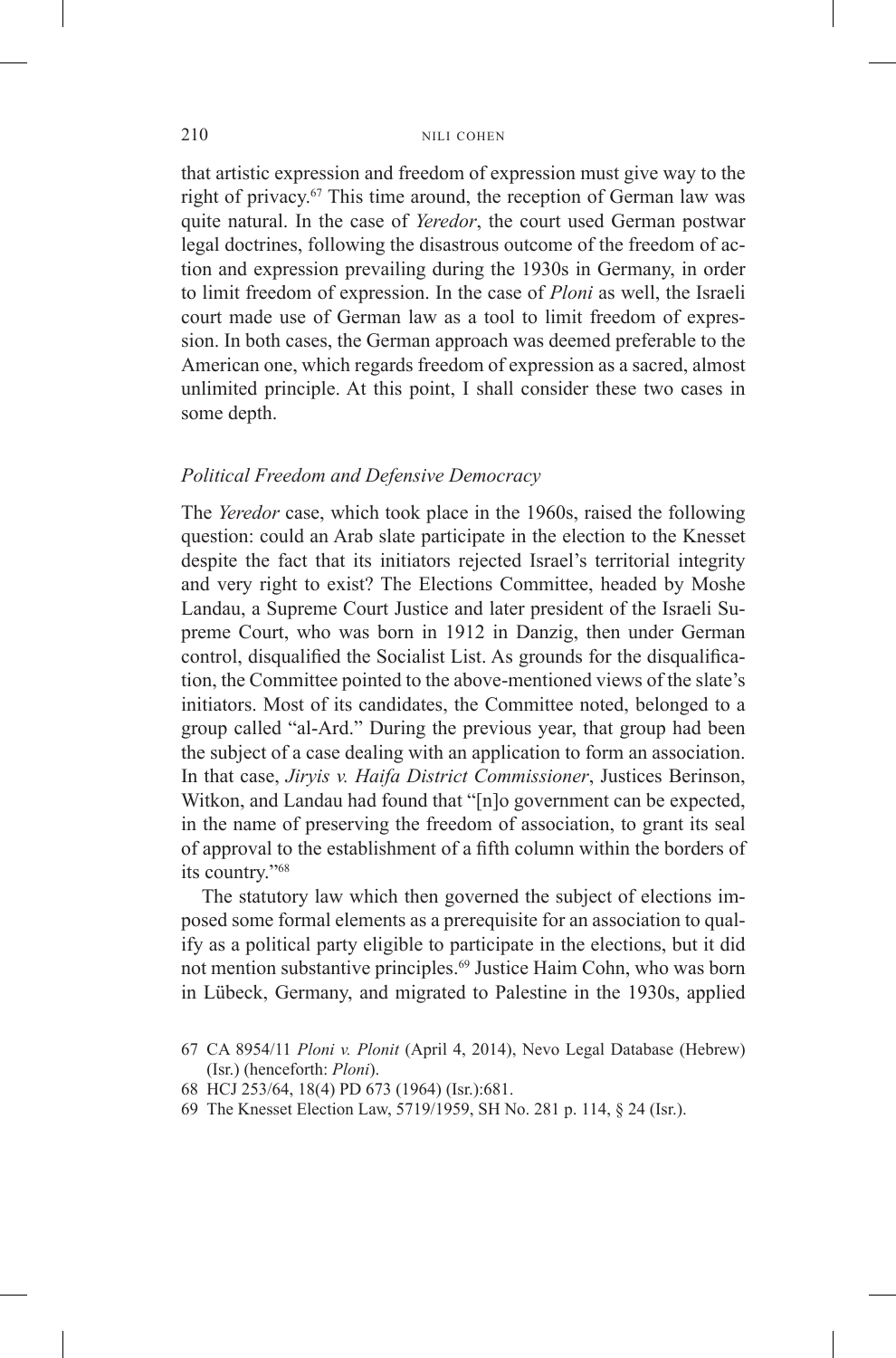the formal, black-letter law and approved the eligibility of that party as a legitimate player in the elections. His view was that no principle based on natural law could detract from the right to elect or be elected endowed by specific legislation.<sup>70</sup>

Against the dissent of Justice Cohn, Justices Agranat and Sussman affirmed the decision of the Election Committee. Although President Agranat praised Justice Cohn's judgment as instructive and daring, he nevertheless added that denying Israel's right to exist as a Jewish state would stand in absolute contradiction to the history of the Jewish people, including the Holocaust, which proved the urgent need of an independent Jewish state, and to the wars Israel fought for its independence.71 Justice Sussman, a student of German legal culture who had migrated to Israel in 1934, explained: "Just as a person is not required to consent to another killing him, so a state is not required to be destroyed and expunged from the map."72

All three justices cited the example of the Weimar regime in Germany, a democracy that failed to protect itself from a movement that exploited democratic means to destroy democracy. However, Justice Cohn remarked that the principle of "defensive democracy" could not be regarded as part of Israeli positive law, although the Knesset ought to adopt a provision along the lines of Article 21 of the Grundgesetz of the German Federal Republic and enact a law that limits the political power of an association whose purposes are incompatible with Israel's territorial integrity and its existence as a Jewish state.<sup>73</sup>

Diverging from Justice Cohn, the majority relied on the concept of "defensive democracy," developed by German post-war courts, whereby the rule of law is governed by unwritten principles under which a state cannot approve of a political party if its agenda is hostile to the fundaments of the state.<sup>74</sup> The fact that this principle is not explicitly mentioned in the statutory law is of no moment, as it is included in it by way of implication. In the conflict between the human right to elect and be elected and the right of Israel to defend itself, the latter takes precedence. The democratic right to run in elections and be elected to the

- 70 *Yeredor* (above, note 66):379–382.
- 71 *Ibid.*:386.
- 72 *Ibid.*:390.
- 73 *Ibid.*:383–384. The Israeli parliament indeed adopted such a provision in the 9th amendment to the Basic Law: The Knesset 5718–1958, SH No. 244 p. 69, § 7A (Isr.).
- 74 *Yeredor* (above, note 66):386–387, 390.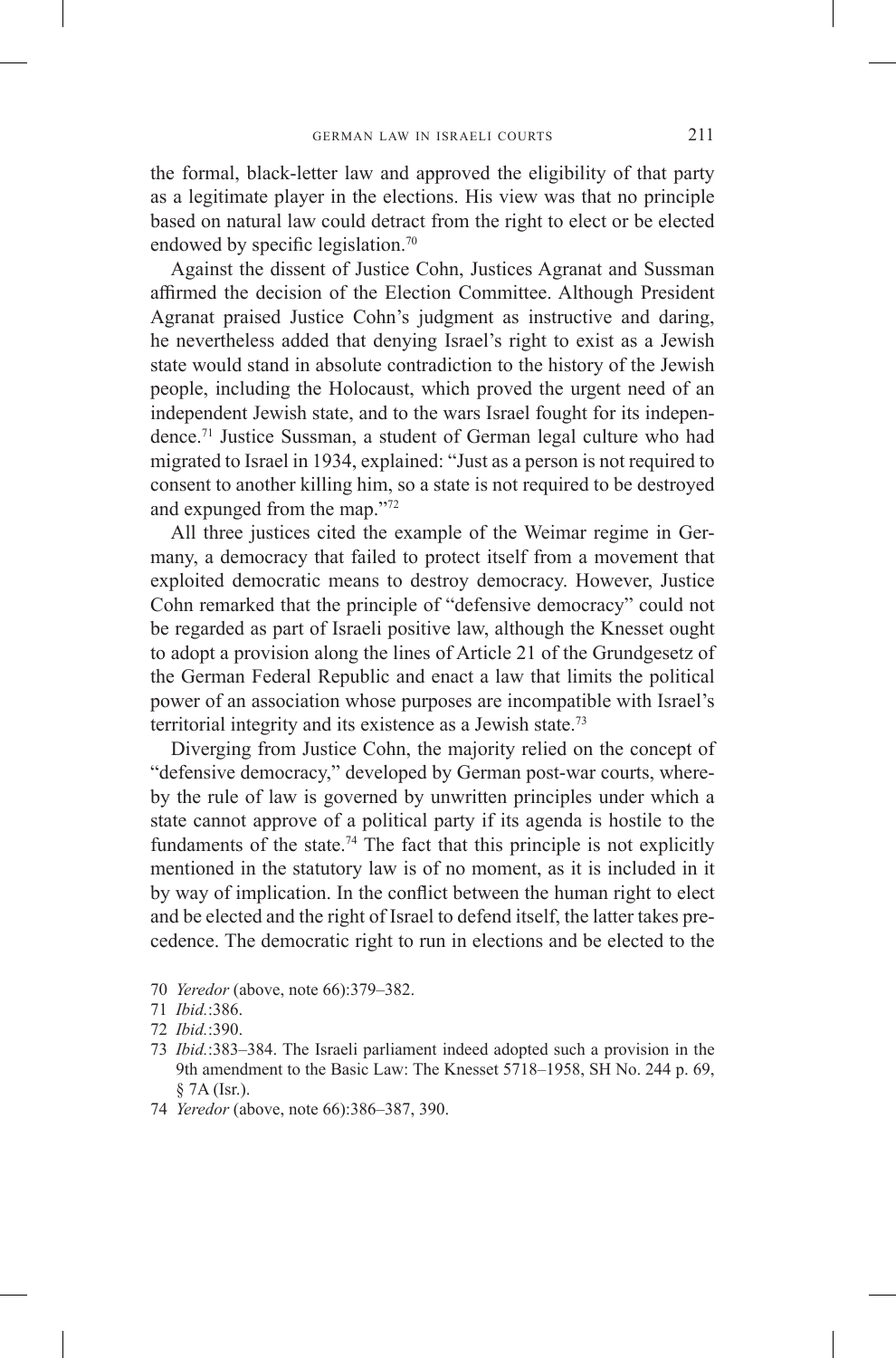Knesset had to give way when it constituted a clear and present danger to democracy and to the state itself.

During the Supreme Court's revolutionary era, this decision was reversed: the Court abandoned this approach in favor of a radical interpretation of human rights. Presumably, the Court felt at that point that Israel was strong enough both from within and from without. Defense of the collective was pushed to the margins, and *Yeredor* was overruled.75

# *Artistic Freedom and Privacy*

The second above-mentioned case concerning freedom of expression, *Ploni*, confronted a different clash of values. In this case, a book that was presented as fiction recounted a love affair between an older married man and a young woman. The young woman upon whom the book's figure was based demanded an injunction against its publication on the ground that the book violated her privacy.76 The Court decided that the publication of the book would strongly violate the woman's privacy, while non-publication would only moderately injure the author's artistic freedom.<sup>77</sup> Hence, the publication of the book was prohibited, and the author was held liable to compensate his former lover in the sum of NIS 200,000.78

In rendering its decision, the Court resorted particularly to a ruling of the federal German constitutional court, which prohibited the publication of a novel entitled *Esra*. The book presented a romance between a fictitious writer and a fictitious actress.<sup>79</sup> An actual actress filed an action claiming that there was a match between her person in reality

- 75 ElecA 2/84 *Neiman v. Chairman of the Central Elections Committee for the 11th Knesset*, 39(2) PD 225 (1984); Friedmann 2016:24. For a detailed survey, see *ibid.*:65–72.
- 76 *Ploni* (above, note 67).
- 77 While freedom of speech and artistic expression are not stated expressly in the Basic Law: Human Dignity and Liberty, these freedoms are the breath of life of democracy: *Ploni* (above, note 67), at sections 53–66. The right to privacy is mentioned expressly in Basic Law: Human Dignity and Liberty, § 7.
- 78 At the time of the judgment this sum was equivalent to roughly US \$50,000. For a review, see Cohen 2016.
- 79 BVerfGE 119, 1 (Ger.) 61 NJW 39 (2008) (Ger.) (henceforth: *Esra*). Another plaintiff was the actress's mother, but her suit failed because it was decided that there was a fair gap between her person in reality and the literary character. The court ordered the author to delete parts of the book, but as they were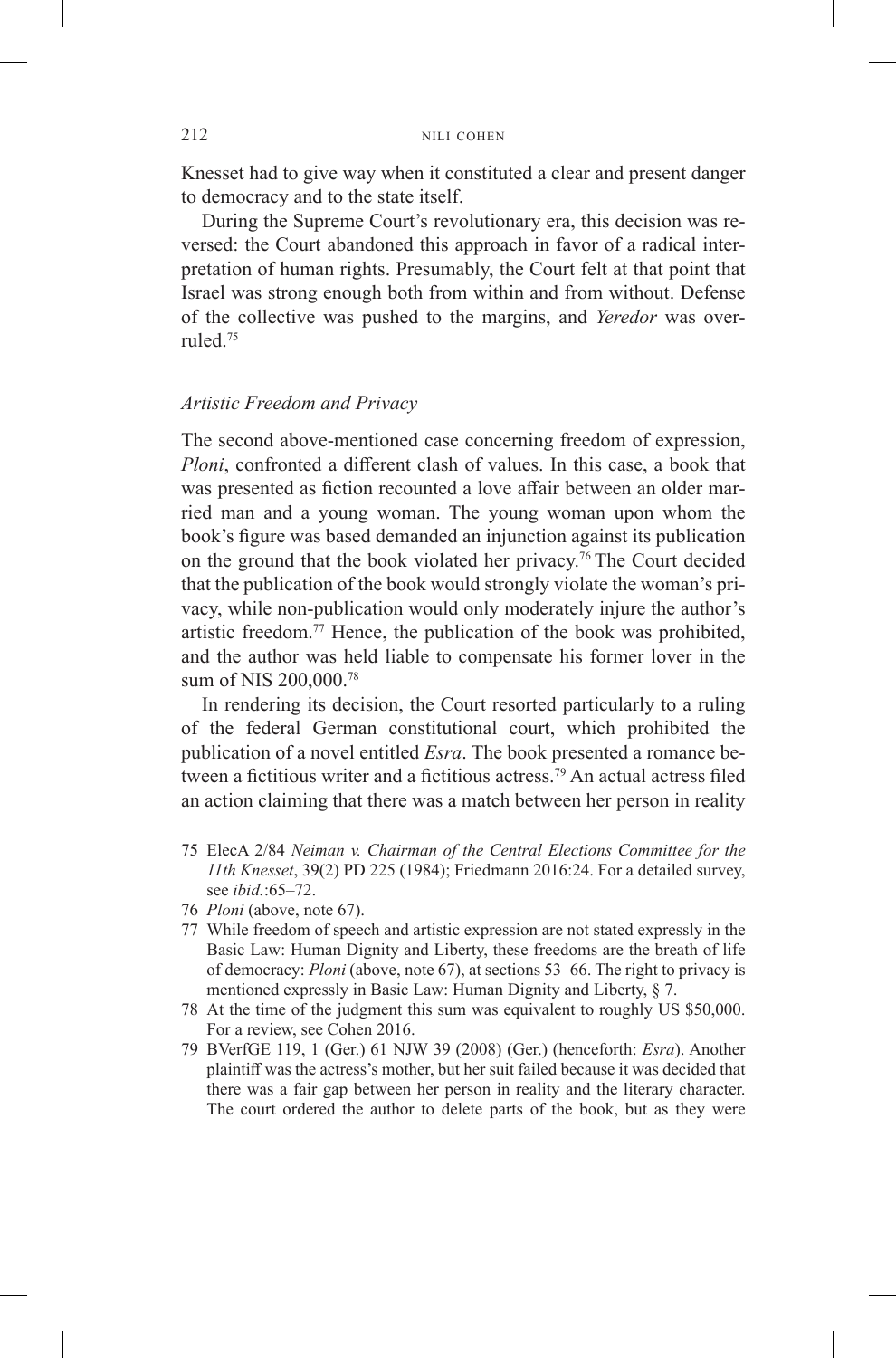and the character of the heroine as depicted in the novel, which, she asserted, exposed intimate details without her given consent. The German court ruled that the injury violated the core of her right to privacy and prohibited the publication of the book. <sup>80</sup>

In the course of arguments at the Israeli Supreme Court, it was claimed that an American court would not have prohibited such publication, and that Israel ought to follow the American tradition. In all likelihood, an American court would have ruled in favor of freedom of artistic expression. The Israeli court, however, expressed the view that the cultural and legal character of Israel more closely resembles that of Germany and Europe in general than that of the United States.

Freedom of expression in American law is indeed sanctified, and it is doubtful that the competing right to privacy would lead to banning a book. Yet even American law does not grant complete immunity to writers who breach their protagonists' privacy or libel them. The endless controversy on the subject notwithstanding, courts in the United States occasionally impose liability for defamation or invasion of privacy committed in work presented as fiction.<sup>81</sup>

*Smith v. Stewart*<sup>82</sup> (which was not cited by the Israeli Supreme Court) stands as a conspicuous example. In that case, liability was imposed on Haywood Smith, author of *The Red Hat Club*, a book featured on the *New York Times* bestseller list in 2003, on account of injury to the reputation of the claimant, Vicky Stewart, a longstanding friend of the writer. Despite the heroine's name  $-$  SuSu – and the fact that later editions of the book carried a disclaimer stating that the story and its characters were fictional, the court ruled that this book described the life of the plaintiff. The judgment pointed out the similarity between the heroine and the plaintiff, which touched on the heroine's background, employ-

indispensable to the plot, the whole book was withdrawn from publication. For the ruling see Schwartz and Peifer 2010:1932–1937, 1960–1963.

- 80 The German ruling, which raised a storm in Germany, was delivered by a majority of five to three, and the claim for damages against the author, which was heard separately, was dismissed: *BGH, Urteil v.* 24.11.2009, Az. VI ZR 219/08. The lower court imposed damages of  $\epsilon$ 50,000, but the Court of Appeal overturned the ruling, stressing that the harm sustained by the plaintiff was not so grave as to impose a parallel duty of damages. That would be a further injury to freedom of artistic expression, which had suffered enough by the prohibition on the book's publication.
- 81 For a summary and a critique of American case law, which suggests imposing limited liability for defamation on fiction writers, see Arnot 2007.
- 82 *Smith v. Stewart*, 291 Ga. App. 86, 101 (Ga. Ct. App. 2008).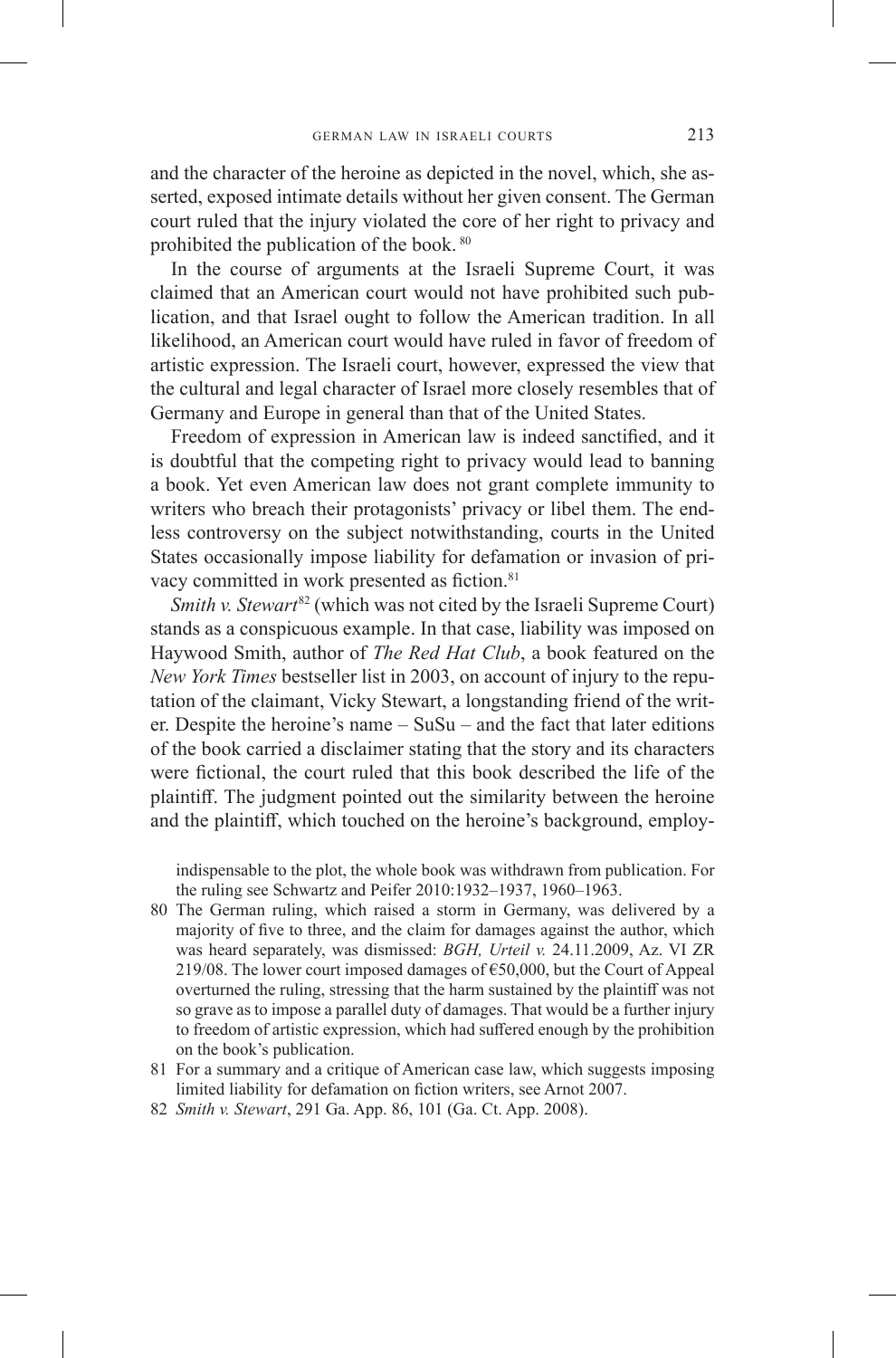ment, and paramours, as well as the circumstances of her husband's death, and ruled that her depiction as a promiscuous drunk stewardess was injurious. Because the case did not concern a public figure, the court stressed, it was enough that the writer had behaved negligently in her portrayal of the plaintiff in the book. The determination did not relate to the cause of invasion of privacy, as damages on its account were in any case included in the defamation claim. Distribution of the book was not withheld, but the author and the publishers were ordered to pay the plaintiff damages in the amount of \$100,000.83

A similar approach was taken by the European Court of Human Rights, albeit under different circumstances:<sup>84</sup> an authoress, a Portuguese national, published under a nom de plume a book presenting the life of a particular family. The book, one hundred copies of which were printed and distributed gratis to the author's friends and relations, carried a disclaimer stating that it was the product of the author's imagination and that any similarity between its contents and reality was purely accidental. Relatives of the author submitted a criminal complaint against her for defamation of their reputation and honor. The Portuguese court imposed on her damages in the amount of  $\epsilon$ 53,000 and divided the sum among the injured family members. The European Court of Human Rights confirmed this ruling and determined that the right balance had been struck between freedom of expression and the right to privacy. There was no point in withdrawing the book, because it had not been published for commercial purposes, and in any case its distribution was limited in advance.

Thus, the German court in the *Esra* case banned a non-fiction book disguised as fiction but rejected the imposition of damages on the author. By contrast, the American court did not sanction withdrawal of the book but imposed liability on the author for defamation.<sup>85</sup> The Israeli judgment was the most far-reaching: it followed German law in banning the book and added compensatory damages that German law declined.

- 83 This ruling drew media criticism. See e.g., Kleiner 2010; Gurr 2009.
- 84 *Almeida Leitão Bento Fernandes v. Portugal* (Chamber Judgment, 12.03.2015).
- 85 For a critical review, see Savare 2004 (proposes softened criteria that will balance writers' freedom of artistic expression with the right to reputation of the people upon whom the stories are based: artistic freedom will be limited if the injured person proves intent to defame reputation and manifest similarity between the literary character and the real person); Richards 2012. See also Cohen 2016.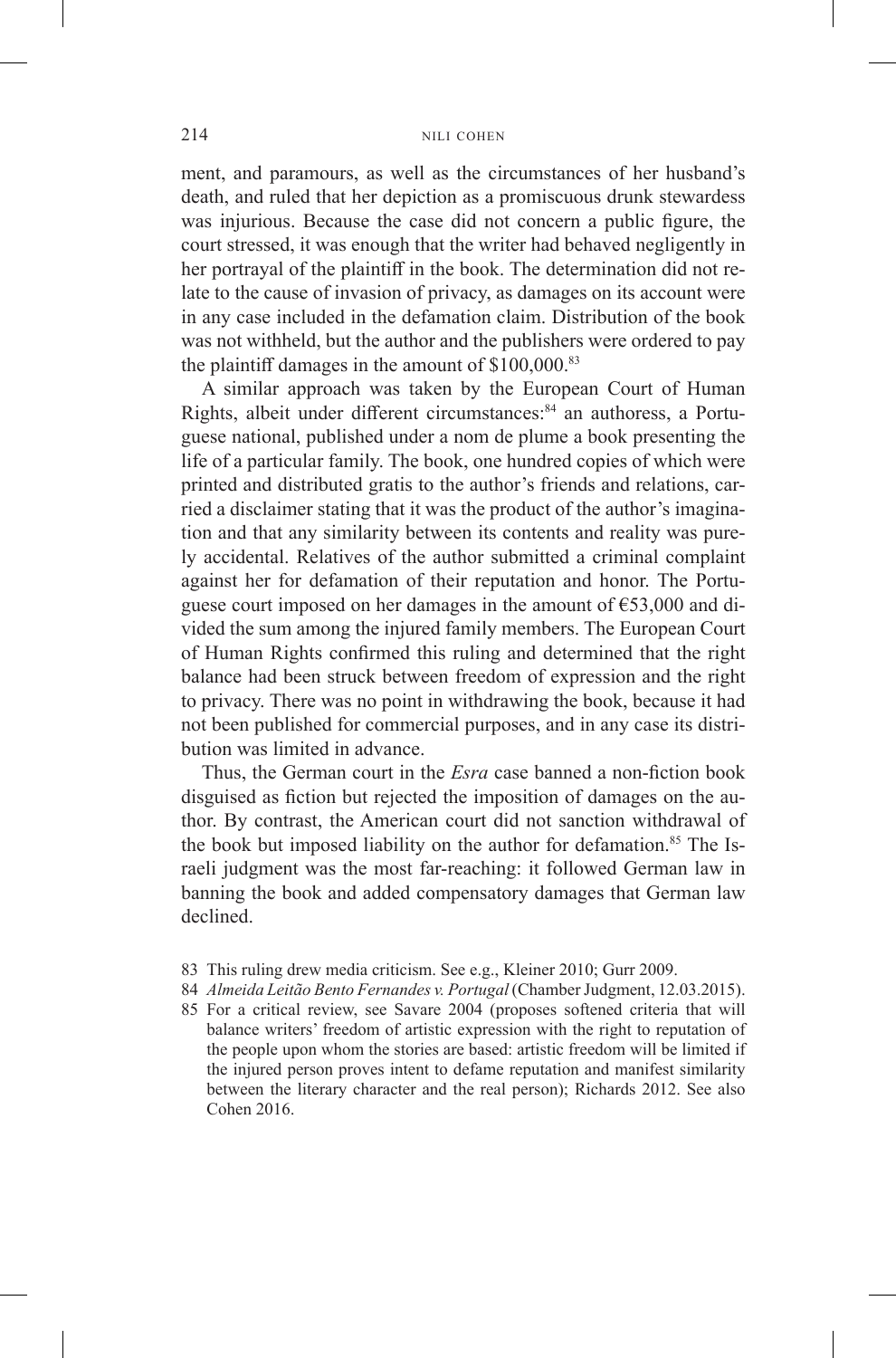In *Ploni*, we see clearly the distinct courses run by American law on the one hand and European law on the other. It is highly unlikely that contemporary American law would furnish a judgment that rules out publication of a book, as was done by the German and Israeli courts. The Israeli decision itself might be regarded as controversial, but the shift to German law based on cultural identity is exciting and moving.

# **CONCLUSION**

I began with some remarks regarding comparative law. I then moved to the reception of foreign law, in particular German law, in the Israeli legal system. Since the establishment of the State of Israel, about 200 references have been made to German law by the Israeli Supreme Court (including case law and legislation).<sup>86</sup> Of course, thousands of references have been made to English and American law, but, as noted, the Israeli system is rooted in the common law tradition, and the principles of common law and equity filled its lacunae.<sup>87</sup> The change of orientation and adaptation of continental principles, particularly in the area of private law, saw a growing tendency to resort to German law. Following the legislation of the Israeli Basic Laws in the 1990s, which were viewed as a sort of constitution, more and more references were made to German law in this area. Of the 200 references to German law in the sampled period, about 45% were applied to private law and 35% to constitutional and administrative law.88 Whereas the doctrines and principles of common law constituted the warp and woof of Israeli law, German law was regarded as foreign, and as such posed special problems:

- 86 The following data regarding German law references was drawn from a database which includes all of the Israeli Supreme Court decisions between the years 1948 and 2015 that were longer than three pages and were published in the Israeli legal database "Nevo."
- 87 Resort to common law and equity was abolished in The Foundations of Law Act, 5740/1980, 34 LSI 181, § 2 (1980) (Isr.).
- 88 Contracts (corporation, labor law): 51 (26.5%); torts: 5 (2.5%); unjust enrichment: 1 (0.5%); intellectual property: 4 (2%); constitutional law: 59 (30.5%); administrative law: 11 (5.5%); criminal law: 23 (12%); procedure: 8  $(4\%)$ ; negotiable instruments: 1  $(0.5\%)$ ; family law and succession: 15  $(8\%)$ ; international law:  $4(2\%)$ ; taxation:  $2(1\%)$ ; restrictive covenants:  $1(0.5\%)$ .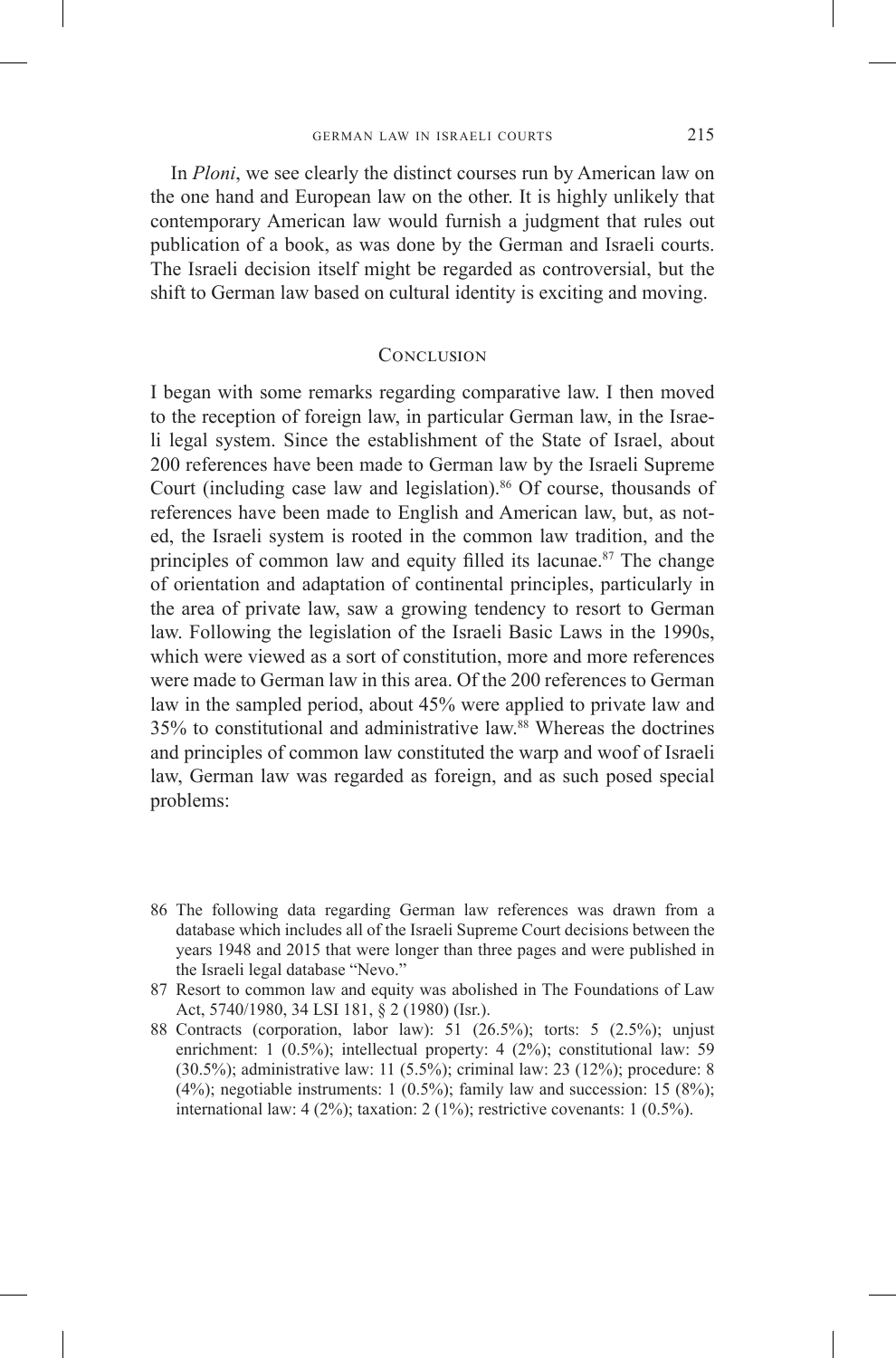The reception of foreign law is a social process … Abstract sets of norms including juridical and meta-juridical conceptions, views, thoughts and ideas evolving around a legal rule, a statutory norm, and the concepts used in it "have to be" screened, filtered, amended, reshaped.<sup>89</sup>

It remains to be seen if, and to what extent, the style, spirit, or language of foreign law will be adopted.<sup>90</sup>

Reception of a foreign law has been conceptualized as a translation process.91 James Boyd White, among others, has argued that even in the local sphere, every doctrine and every legal text, when applied to a specific situation, undergoes a translation process.<sup>92</sup> The case of a foreign norm, where the legal imagination is more remote and the supporting background is less familiar, amplifies the burden of this process.<sup>93</sup>

The translation process for German law has been particularly challenging. It had to surmount emotional obstacles, to overcome disturbing historical memories, and to bridge a substantial cultural gap. It also raised questions common to all foreign transplants: should one attempt to grasp the compared system from within, or consider it more remotely as a foreign spectator? The more distant regard might limit the applicability of the foreign system, a situation that obtained in our opening tale of Alexander the Great. Yet, the close gaze might yield too many details, leading us into the trap of information cascade, $94$  so aptly limned by Jorge Luis Borges in his *Funes the Memorious*: 95 an accident had left Funes equipped with a wondrous memory. He remembered every movement of every leaf on every tree; he recalled every expression his dog ever made. This made Funes utterly miserable. His extraordinary powers of recall prevented him from thinking. Thinking, says Borges, entails knowing the road but forgetting negligible paths. Funes, who could not forget anything, was unable to think.

This point might apply to any theory of decision or knowledge. A full exploration of generalities – those elements that unite us, whether

- 89 Hirsch 1966, as cited by Foljanty 2015:1.
- 90 *Ibid..*
- 91 This is argued by Foljanty, *ibid.*
- 92 White 2000.
- 93 Watson 1993:10–15 (on the challenges and limitations of comparative law).
- 94 On the problem of information cascade when applying foreign law, see Posner and Sunstein 2006.
- 95 Borges 1962.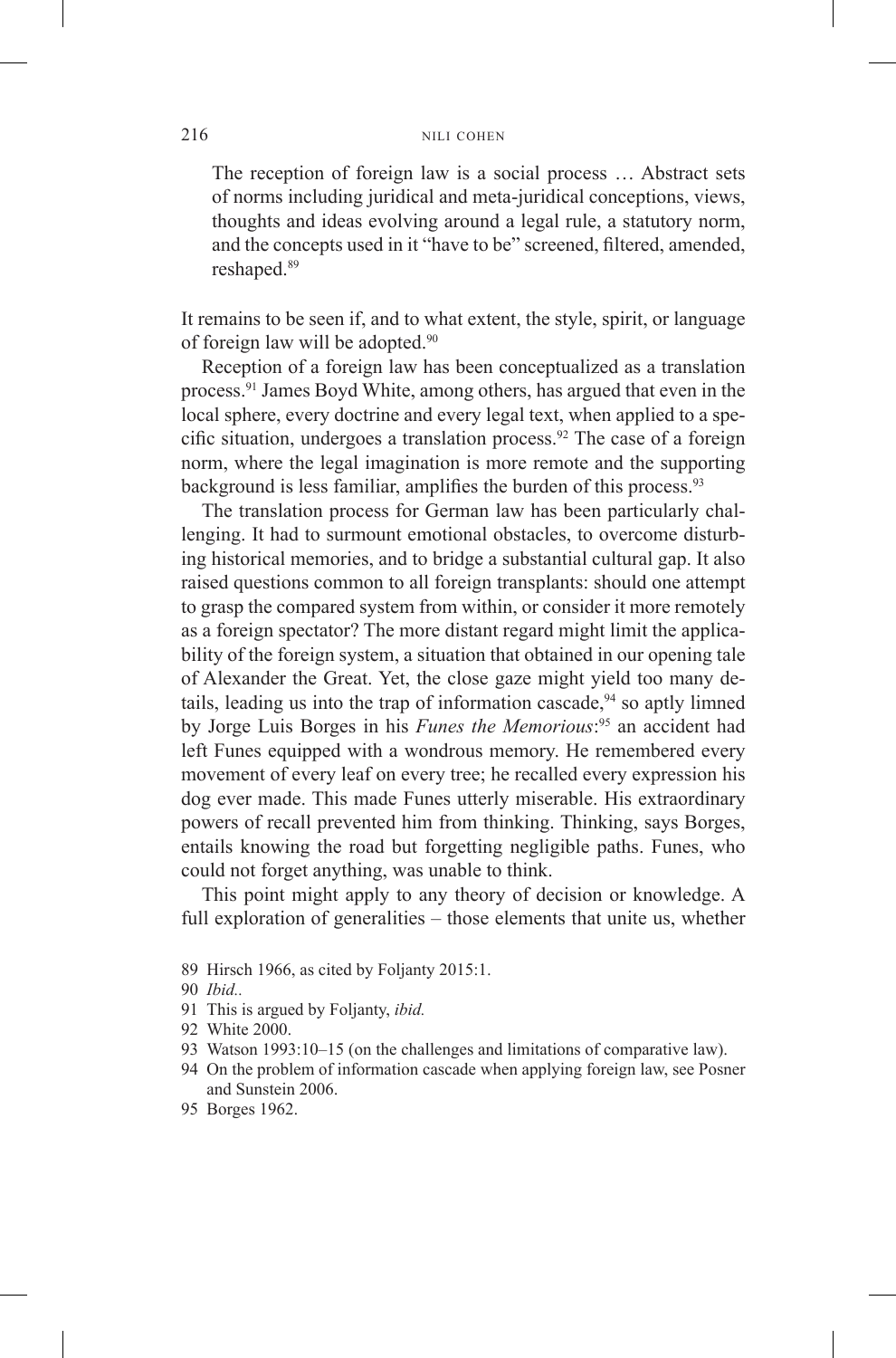in Berlin or in Jerusalem – demands at once an awareness of details and a commitment to refrain from indulging in them. Borges, Siegfried Lenz, and Amos Oz delight us all, because our cultural similarities outweigh our cultural differences. The case of Israeli law borrowing from German law supports this claim in a different yet equally fascinating domain.

# **REFERENCES**

- Almog, Shulamit. 2001. "Literary Legal Utopias: Alexander's Visit to Kasiah and the Law at the End of Days." *Utopian Studies*, 12:164– 173.
- Arnot, Mark. 2007. "When is Fiction Just Fiction? Applying Heightened Threshold Tests to Defamation in Fiction." *Fordham Law Review*, 76:1853–1904.
- Baker, P.V., and P. St.J. Langan. 1990. *Snell's Equity*. London: Sweet & Maxwell.
- Baker, J.H. 2000. *The Common Law Tradition: Lawyers, Books and the Law*. London: Hambeldon Press.
- Basedow, Jurgen. 1998. "The Renascence of Uniform Law: European Contract Law and its Components." *Legal Studies*, 18:121–145.
- Borges, Jorge Luis. 1962. "Funes the Memorious." In Donald A. Yates and James E. Irby (eds. and transl.), *Labyrinths*. New York: New Directions.  $65-71$ .
- Burrows, Andrew S. (ed.). 2013. *English Private Law*. 3rd ed.; Oxford: Oxford University Press.
- Bystrov, Evgenia. 2012. "Religion, Demography and Attitudes toward Civil Marriage in Israel 1969–2009." *Current Sociology*, 60:751– 770.
- Civitarese, Stefano. 2015. "A European Convergence towards a *Stare Decisis* Model?" *Revista Digital de Derecho Administrativo*, 14:173–194.
- Cohen, Nili. 1995. "Pre-Contractual Duties: Two Freedoms and the Contract to Negotiate." In Jack Beatson and Daniel Friedmann (eds.), *Good Faith and Fault in Contract Law*. Oxford: Oxford University Press. 25–56.
- . 1998. "The Effect of the Duty of Good Faith on a Previously Common Law System." In Roger Brownsword, Norma J. Hird, and Geraint Howells (eds.), *Good Faith in Contract: Concept and Context.* Farnham: Ashgate. 189–212.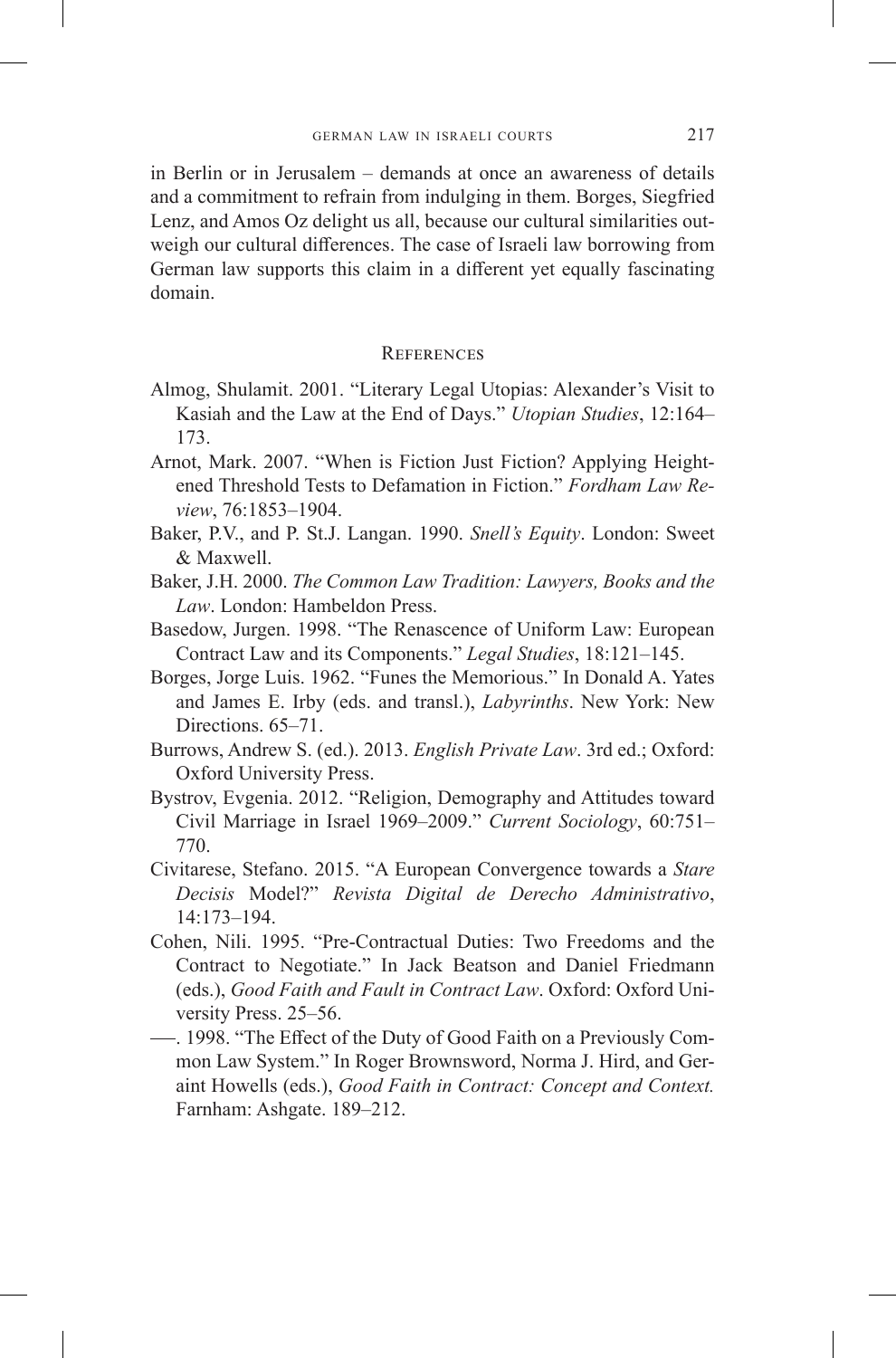- . 2001. "Israeli Law as a Mixed System: Between Common Law and Continental Law." *Global Jurist*, 1:1–12.
- . 2008a. "From the Common law to the Civil Law: The Experience of Israel." In John Cartwright and Martijn Hesselink (eds.), *Precontractual Liability in European Private Law.* Cambridge: Cambridge University Press. 398–430.
- . 2008b. "The Four C's: Coherence, Clarification, Continuity, Change: Remedies for Breach of Contract in the Israeli Draft Civil Code." In Siehr and Zimmermann 2008. 51–73.
- . 2016. "Love, Story, Law: From the Scarlet Letter to Freedom and Privacy." *Law and Literature*, 28:209–231.Dworkin, Gerald. 1962. "*Stare Decisis* in the House of Lords." *Modern Law Review*, 25:163–178.
- Englard, Izhak. 1968. "The Problem of Jewish Law in a Jewish State." *Israel Law Review*, 3:254–278.
- . 1987. "Law and Religion in Israel." *American Journal of Comparative Law*, 35:185–208.
- Feldman, Lily Gardner. 1999. "The Principle and Practice of 'Reconciliation' in German Foreign Policy: Relations with France, Israel, Poland and the Czech Republic." *International Affairs*, 75:333–356.
- Foljanty, Lena. 2015. "Legal Transfers as Processes of Cultural Translation: On the Consequences of a Metaphor." *Max Planck Institute for European Legal History Research Paper Series No. 2015-09*:1–18.
- Friedmann, Daniel. 1975. *The Effect of Foreign Law on the Law of Israel*. Jerusalem: Israel Law Review Association.
- . 2016. *The Purse and the Sword.* Oxford: Oxford University Press.
- Getzler, Joshua. 1997. "Patterns of Fusion." In Peter Birks (ed.), *The Classification of Obligations*. Oxford: Oxford University Press. 157–192.
- Glenn, S. Patrick. 2014. *Legal Traditions of the World*. Oxford: Oxford University Press.
- Gordley, James, and Arthur Taylor von Mehren. 2006. *An Introduction to the Comparative Study of Private Law: Readings, Cases, Materials*. Cambridge: Cambridge University Press.
- Gross, Miron. 2010. "The Formal Aspects and Reference Practice of the Judges in the Israeli Supreme Court Decision-Making Process in the last Decade: Has Anything Changed?" *Law and Business*, 13:291–322. Hebrew.
- Gurr, Stephen. 2009. "Jury Rules for Plaintiff in Red Hat Club Trial."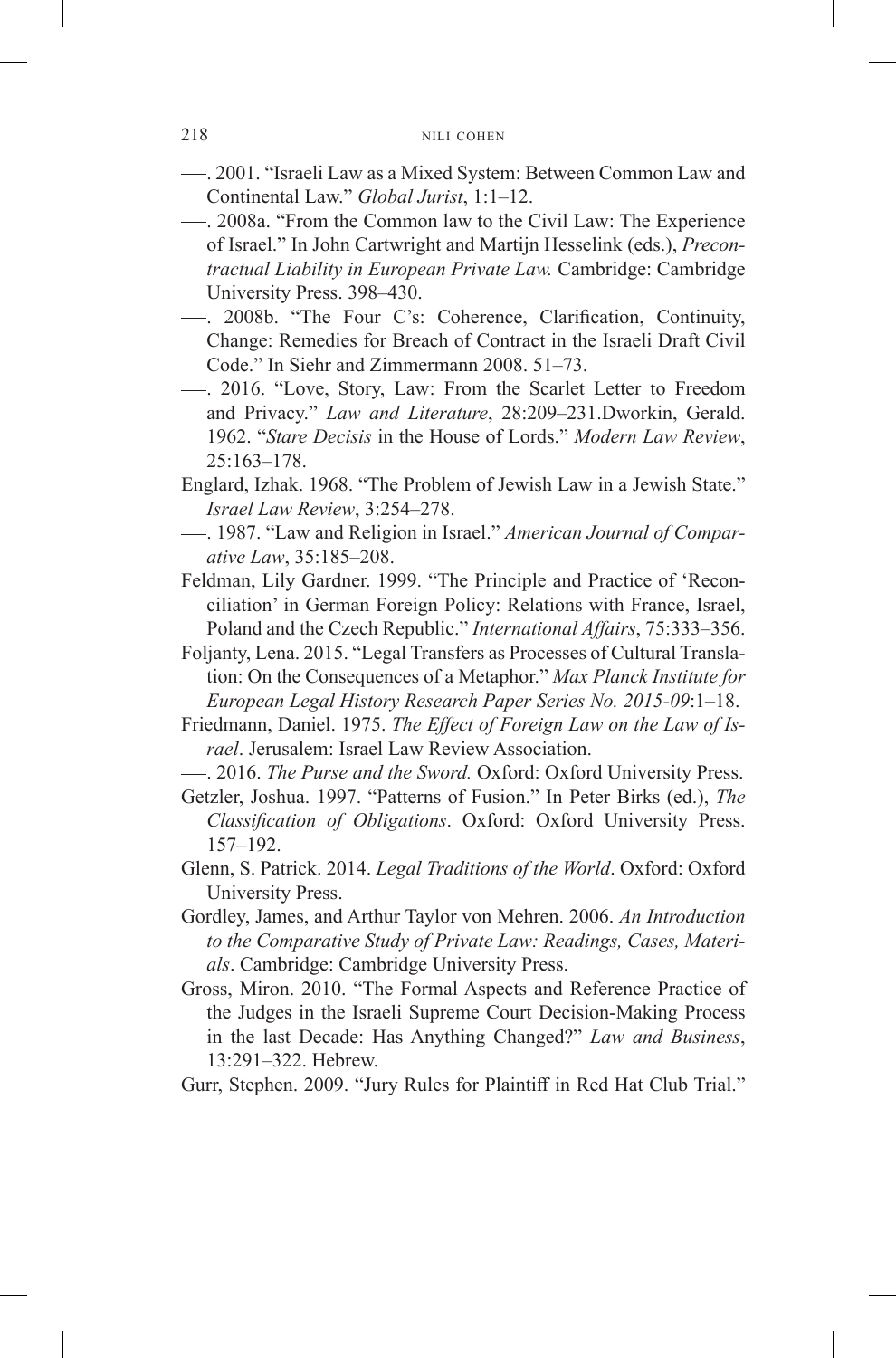*Gainsville Times*, November 9, 2009. www.gainesvilletimes.com/ news/jury-rules-for-plaintiff-in-red-hat-club-trial/ (accessed April 29, 2017).

- Hartkamp, Arthur, and Martijn Hesselink et al. (eds.). 1998. *Towards a European Civil Code.* The Hague: Kluwer Law International.
- Hesselink, Martijn. 2014. *The Encyclopedia of Political Thought.* Oxford: John Wiley & Sons. 522–524.
- Hirsch, Ernst E. 1966 [1960]. "Die Rezeption fremden Rechts als sozialer Prozeß." In idem, *Das Recht im sozialen Ordnungsgefüge: Beiträge zur Rechtsoziologie*. Berlin: Duncker & Humblot. 89–105.
- Ibbetson, David J. 1999. *A Historical Introduction to the Law of Obligations.* Oxford: Oxford University Press.
- Jansen, Nils. 2013. "Informal Authorities in European Private Law." *Maastricht Journal of European and Comparative Law*, 20:482–505.
- Kazis, Israel J. (ed. and transl.). 1962. *The Guests of Alexander of Macedon … by Immanuel ben Jacob Bonfils*. Cambridge MA: Medieval Academy of America. 20–21.
- Kleiner, Jane. 2010. "When Art Imitates Life: Suing for Defamation in Fiction." *Digital Media Law Project.* www.dmlp.org/blog/2010/ when-art-imitates-life-suing-defamation-fiction (accessed May 18, 2017).
- Kötz, Hein. 1996. *Europäisches Vertragsrecht*, II. Tübingen: Mohr Siebeck.
- Lando, Ole, and Hugh Beale (eds.). 2000. *Principles of European Contract Law*, I–II. The Hague: Kluwer Law International.
- Lapidoth, Ruth. 1998. "Freedom of Religion and of Conscience in Israel." *Catholic University Law Review*, 47:441–466.
- Maher, G., and B. Litt. 1981. "Statutory Interpretation and Overruling in the House of Lords." *Statute Law Review*, 1981:85–93.
- Markesinis, Basil, and Jörg Fedtke. 2005. "The Judge as Comparatist." *Tulane Law Review*, 80:11–167.
- McAuliffe, Karen. 2013. "Precedent at the Court of Justice of the European Union: The Linguistic Aspect." In Michael Freeman, and Fiona Smith (eds.), *Law and Language*. Oxford: Oxford University Press. 483–492.
- Merryman, John Henry, and Rogelio Pérez-Perdomo. 2007. *The Civil Law Tradition*. California: Stanford University Press.
- Naamani, Israel T. 1963. "Marriage and Divorce in Jewish Law." *Journal of Family Law*, 3:177–200.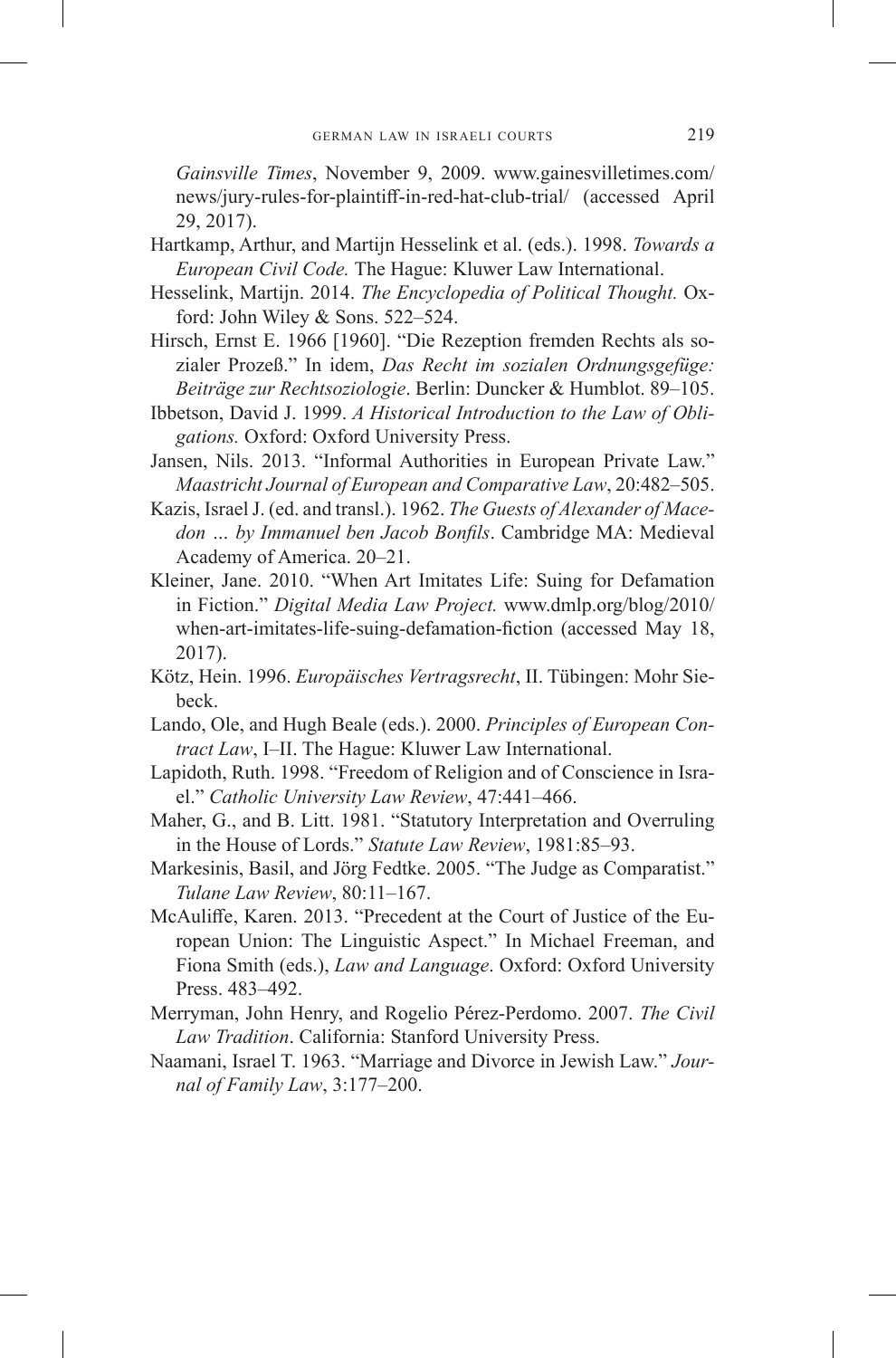- Northrop, F.S.C. 1960. "The Comparative Philosophy of Comparative Law." *Cornell Law Quarterly*, 45:617–658.
- Novak, David. 2000. "Jewish Marriage and Civil Law: A Two-Way Street?" *George Washington Law Review*, 68:1059–1078.
- Peel, Edwin (ed.). 2011. *Treitel on the Law of Contract*. London: Sweet & Maxwell.
- Posner, Eric A., and Cass R. Sunstein. 2006. "The Law of Other States." *Stanford Law Review*, 59:131–180.
- Raban, Ofer. 2014. "Between Formalism and Conservatism: The Resurgent Legal Formalism of the Roberts Court." *New York University Journal of Law & Liberty*, 8:343–395.
- Richards, Robert D. 2012. "When 'Ripped from the Headlines' Means 'See You in Court': Libel by Fiction and the Tort-law Twist on a Controversial Defamation Concept." *Texas Review of Entertainment and Sports Law*, 13:117–138.
- Rivlin, Eliezer. 2012. "Israel as a Mixed Jurisdiction." *McGill Law Journal*, 57:781–790.
- Rogowski, Ralf (ed.). 1996. *Civil Law.* Aldershot: Dartmouth.
- Rubinstein, Amnon. 1967. "Law and Religion in Israel." *Israel Law Review*, 2:380–414.
- Salzberger, Eli, and Fania Oz-Salzberger. 1998. "The German Heritage of the Israeli Supreme Court." *Iyunei mishpat*, 31:259–294. Hebrew.
- Samuel, Geoffrey. 2014. *An Introduction to Comparative Law: Theory and Method*. Oxford: Hart Publishing.
- Sapir, Gidi, and Daniel Statman. 2009. "Religious Marriage in a Liberal State." *Cardozo Law Review*, 30:2855–2880.
- Savare, Matthew. 2004. "Falsity, Fault, and Fiction: A New Standard for Defamation in Fiction." *UCLA Entertainment Law Review*, 12:129–168.
- Schlag, Pierre. 1986. "Rules and Standards." *UCLA Law Review*, 33:379–430.
- Schulze, Reiner, and Jules Stuyck (eds.). 2011. *Towards a European Contract Law*. Munich: Sellier.
- Schwartz, Paul M., and Karl-Nikolaus Piefer. 2010. "Prosser's Privacy and the German Right of Personality: Are Four Privacy Torts Better than One Unitary Concept?" *California Law Review*, 98:1925–1988.
- Sefton-Green, Ruth. 2006. "Social Justice and European Identity in European Contract Law." *European Review of Contract Law*, 2:275– 286.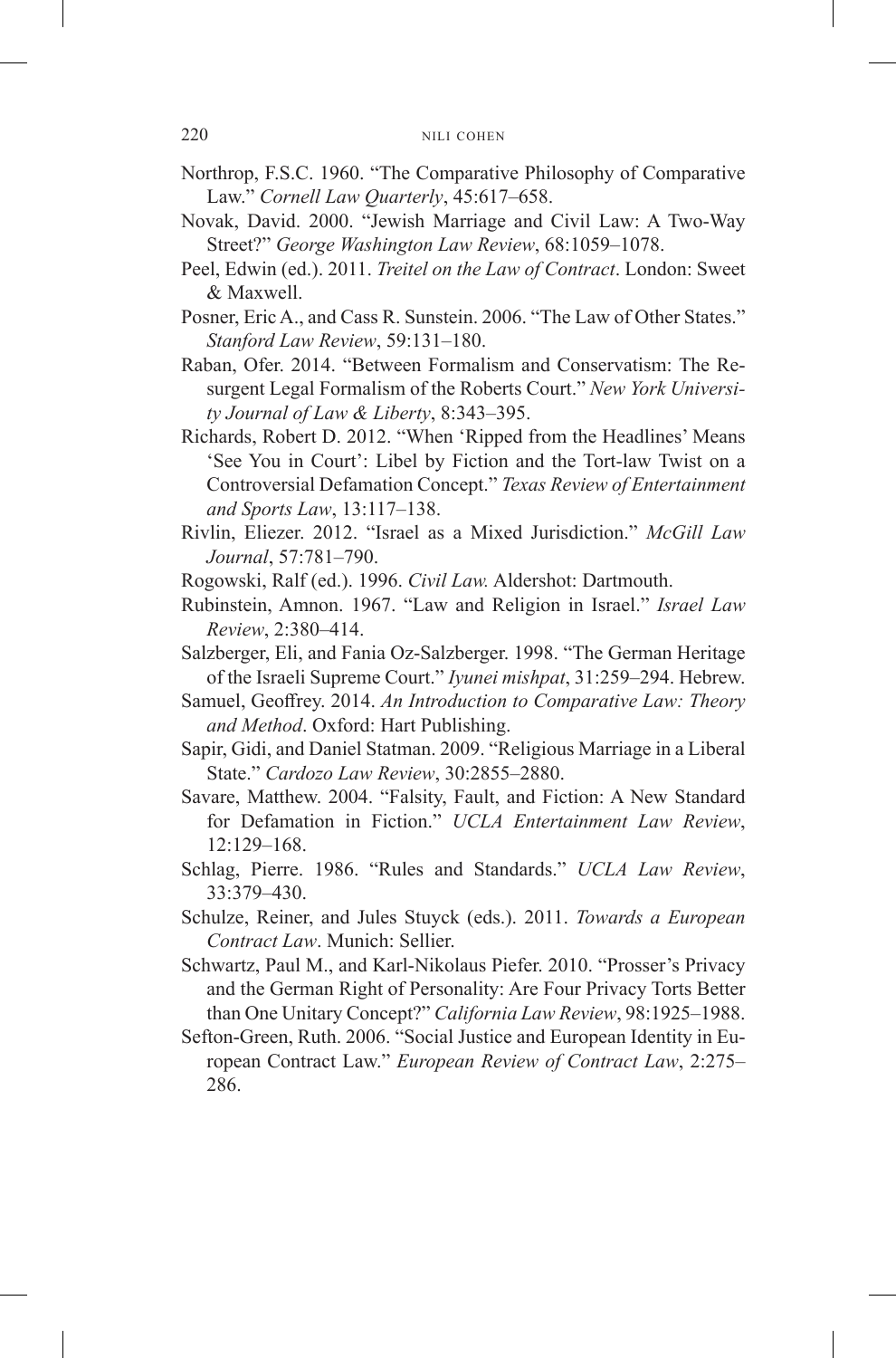- Shachar, Yoram, Ron Harris, and Miron Gross. 1996. "Patterns of Citation at the Supreme Court: Quantitative Analysis." *Mishpatim*, 27:119–217. Hebrew.
- Shachar, Yoram. 1991. "The Journal of Uri Yadin." *Iyunei mishpat*, 16:537–557. Hebrew.
- . 1995. "History and Sources of Israeli Law." In Amos Shapira and Keren C. DeWitt-Arar (eds.), *Introduction to the Law of Israel*. The Hague: Kluwer Law International. 1–10.
- . 2008. "The Reference Practice of the Israeli Supreme Court 1950– 2004." *Hapraklit*, 50:29–69. Hebrew.
- Shalev, Gabriela. 1995. "Contract Law." In Amos Shapira and Keren C. DeWitt-Arar (eds.), *Introduction to the Law of Israel.* Boston: Kluwer Law International.111–125.
- Siehr, Kurt, and Reinhard Zimmermann. 2008. *The Draft Civil Code for Israel in Comparative Perspective*. Tübingen: Mohr Siebeck.
- Siems, Mathias. 2014. *Comparative Law*. Cambridge: Cambridge University Press.
- Sussman, Yoel. 1976. "A Forecast of Problems in the Law of Contract." *Tel Aviv University Studies in Law*, 2:17–32.
- Tettenborn, Andrea M. 1984. *An Introduction to the Law of Obligation.*  London: Butterworths.
- UNIDROIT. 1994. *Principles of International Commercial Contracts*. Rome: UNIDROIT.
- von Bar, Christian, Eric Clive, and Hans Schulte-Nölke et al. (eds.). 2009. *Principles, Definitions and Model Rules of European Private Law: Draft Common Frame of Reference (DCFR)*, Full Edition, VI. Munich: Sellier.
- von Mehren, Arthur Taylor. 1957. *The Civil Law System: Cases and Materials for the Comparative Study of Law*. Boston–Toronto: Little, Brown and Company.
- von Mehren, Arthur Taylor, and James Gordley. 1977. *The Civil Law System*. Boston–Toronto: Little, Brown and Company.
- Watson, Alan. 1993. *Legal Transplants: An Approach to Comparative Law*. Athens: University of Georgia Press.
- Weyers, Hans-Leo. 1997. *Europäisches Vertragsrecht*. Baden-Baden: Nomos.
- White, James Boyd. 2000. *From Expectation to Experience: Essays on Law and Legal Education*. Ann Arbor, MI: University of Michigan Press.